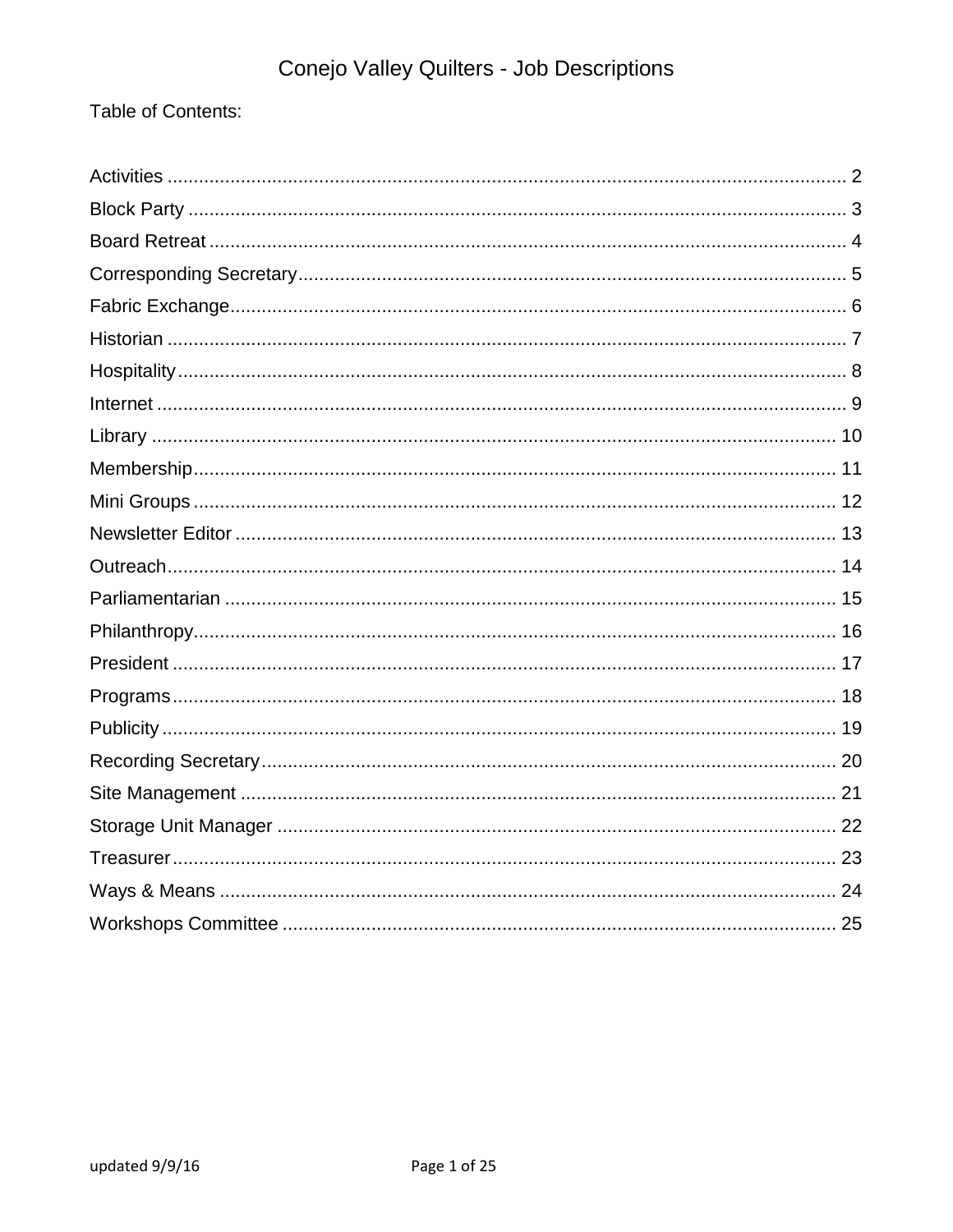<span id="page-1-0"></span>**Activities** – Organizes Good, Bad, and Lovely annually, Holiday Social first Monday in December, and any other optional guild round robin or field trip. Typically organizes and runs Board Retreat (see separate description).

Good, Bad, and Lovely:

- Obtains fabric from Philanthropy/storage unit and puts a sufficient amount of 3 or more fabrics into brown bags for members to make quilt tops.
- Provides articles for newsletter and meeting announcement stating rules and deadlines of challenge.
- Distributes the bags to interested participants and keeps track of them.
- Organizes the G, B, and L presentation: sufficient quilt stands, voting ballots, prizes

Holiday Social:

- Plans event and provides newsletter article and email blast inviting members to holiday social indicating food for potluck, and any socks, toys, or other items that might be collected that night for our philanthropic organizations.
- Purchases supplies paper goods, table decorations, and any special activity supplies for the evening.
- Solicits volunteers and takes part in set up and take down arriving at the hall early.

Optional round robin or field trip:

- Responsible for planning and organizing any additional activities.
- In the event of a field trip, committee responsible for research, contacting fabric companies, arranging sign-ups and carpools or bus and collecting any fees necessary from participants.

Board Meetings:

 Attendance at every monthly board meeting is not mandatory, however sharing your knowledge and ideas is valuable to the rest of the board and the entire guild.

- Prepare annual budget using current fiscal year's figures as well as any future anticipated changes in income/expenses. Both outgoing and incoming chairpersons should be involved in creating the budget which is due to Treasurer and Presidents May 1.
- All expenditures requiring reimbursement must be submitted to Treasurer no later than June General meeting along with appropriate expense report.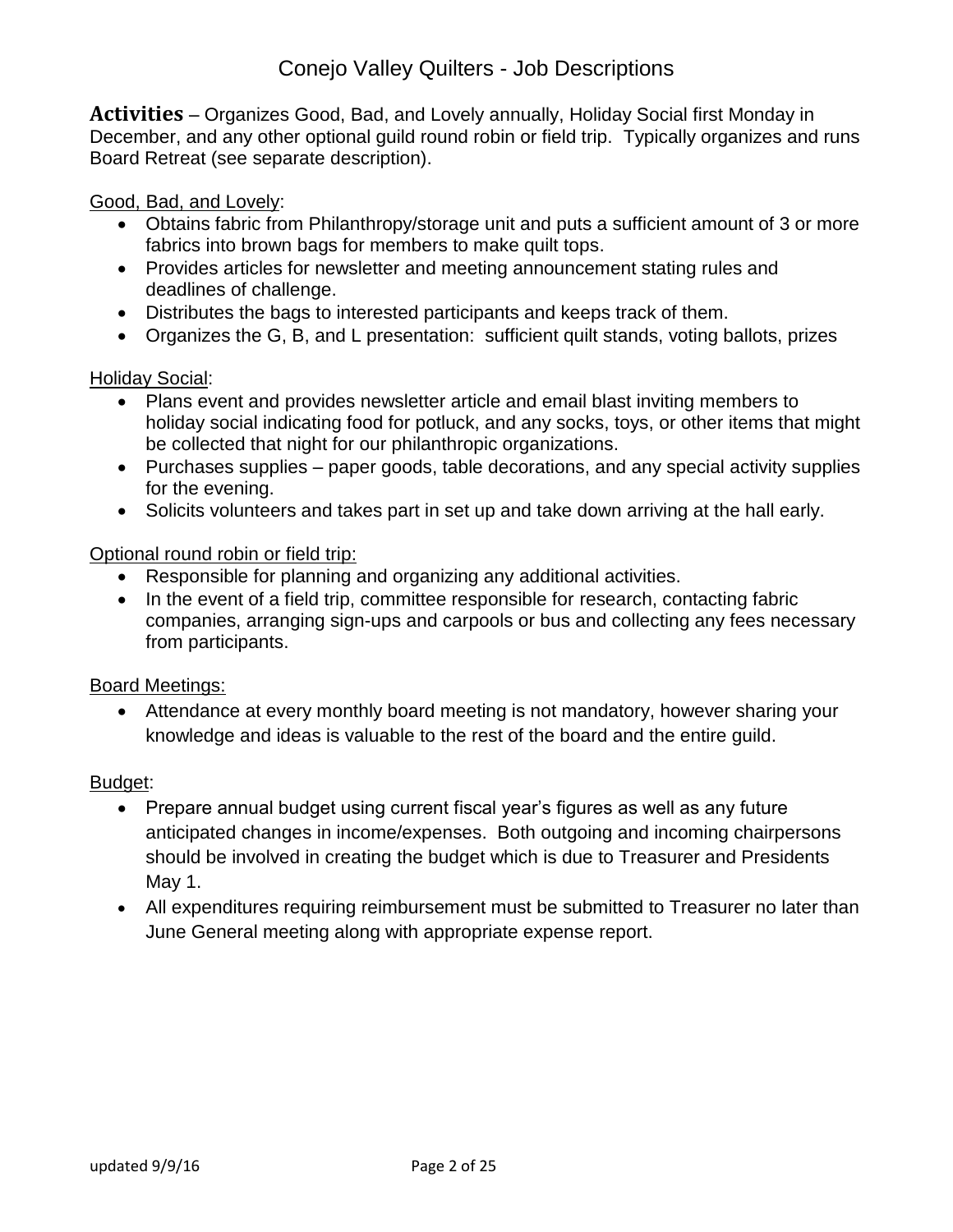<span id="page-2-0"></span>**Block Party** – Periodically provides a pattern to members, ensuring copyrights are respected.

## Anytime as needed:

- Locates appropriate patterns, respecting designers' rights.
- Makes paper and electronic versions of patterns available, as appropriate.
- Send information on upcoming blocks and exchanges or drawings to the newsletter editor and website manager
- Arranges to display finished products at guild meetings, shows, etc., if desired.

#### Prior to Monthly Guild meetings:

• Remind participants to bring sewn patterns to the meeting.

#### Monthly:

- Distributes patterns at guild meeting.
- Arranges for exchanges or drawings, if desired.
- Encourages members to participate and to donate results to philanthropy.
- Attendance at every monthly board meeting is not mandatory, however sharing your knowledge and ideas is valuable to the rest of the board and the entire guild.

- Prepare annual budget using current fiscal year's figures as well as any future anticipated changes in income/expenses. Both outgoing and incoming chairpersons should be involved in creating the budget which is due to Treasurer and Presidents May 1.
- All expenditures requiring reimbursement must be submitted to Treasurer no later than June General meeting along with appropriate expense report.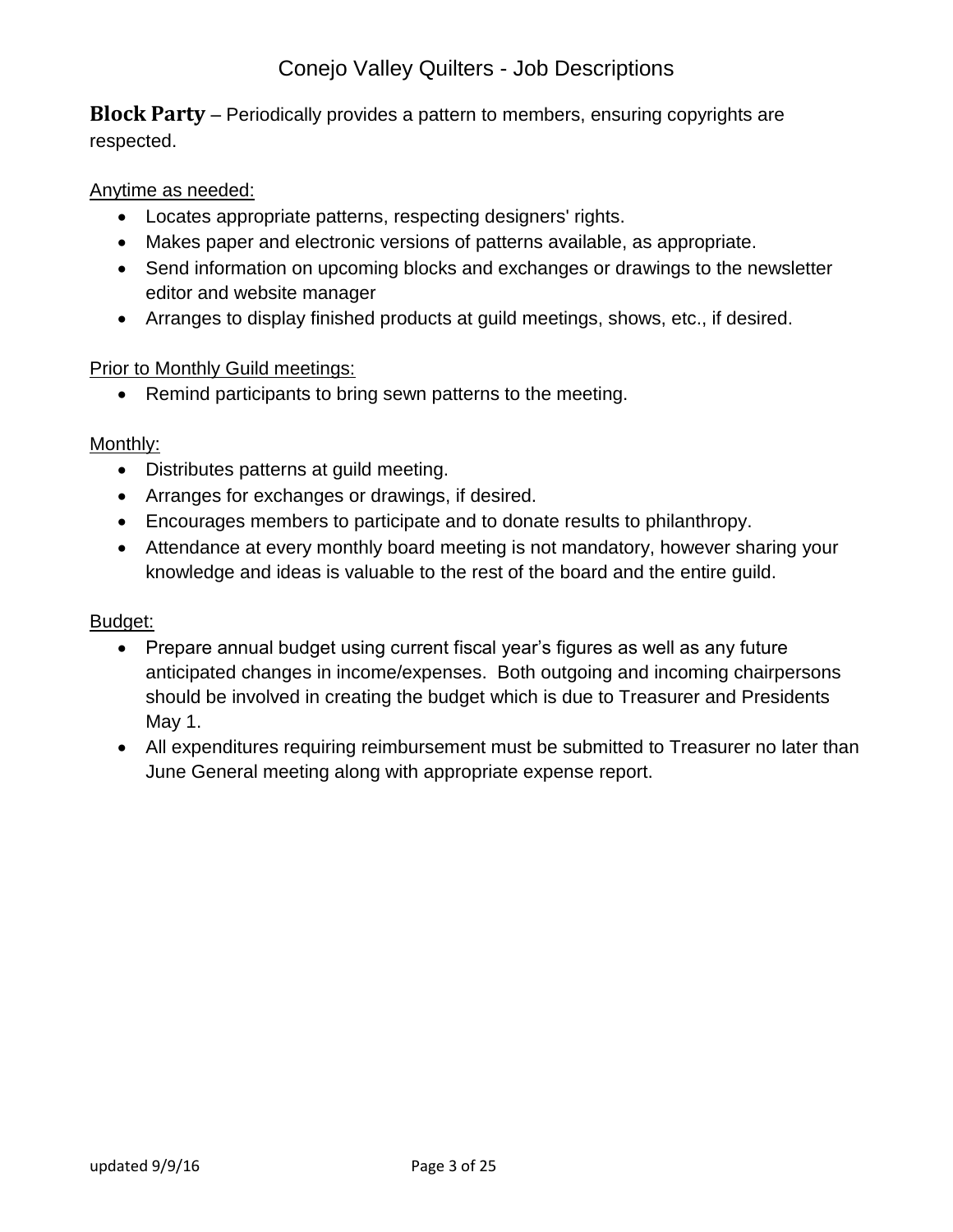<span id="page-3-0"></span>**Board Retreat** – Organizes all preparations and activities associated with the CVQ annual retreat to promote friendly atmosphere where members can relax and sew. (*Typically occurs Thursday thru Sunday in February at Saylor's Sandcastle for which board members are given first preference*.)

## Before Retreat:

- Attendance at every monthly board meeting is not mandatory, however sharing your knowledge and ideas is valuable to the rest of the board and the entire guild.
- Security deposit and reservation for retreat is rolled over at the completion of prior retreat.
- Ensure remaining payments are made to Saylor's in a timely manner.
- August: Sends out information about the retreat to board members with dates, Saylor's rules, potential cost and initial deposit required to secure a spot, food and other responsibilities for participants.
- Tracks reservations, assigning room reservations on a first paid, first choice basis.
- September/October: once the Board has had one month to reserve a spot, the retreat is opened to all members of CVQ. *All attendees must be members.*
- November: The total cost of retreat Saylor's fee, water and supplies, cost of any optional "gift" for attendee – is determined and divided equally amongst attendees. All are notified of balance due to be collected no later than Holiday Board dinner so that final payment can be made.
- December/January: Meals assigned to attendees either randomly or through signup.
- January/February: Coordinates a quilt making project with Philanthropy; purchases necessary supplies; (*Optional:* plans theme or additional activities as desired.) Sends out any necessary reminders to attendees.

#### Retreat:

- Arrives early with Guild electrical cords & irons along with purchased supplies to meet with management for a walk through and take photos of condition of house and location of all furniture.
- Supervises any activities; members manage their own meal assignment and clean up.
- Ensures everyone helps with final cleanup and replacement of furniture. Last to leave.

#### After Retreat:

- Ensure cleaning fee/deposit for next year paid.
- Make sure all CVQ equipment goes back to storage.

- Prepare annual budget using current fiscal year's figures as well as any future anticipated changes in income/expenses. Both outgoing and incoming chairpersons should be involved in creating the budget which is due to Treasurer and Presidents May 1.
- All expenditures requiring reimbursement must be submitted to Treasurer no later than June General meeting along with appropriate expense report.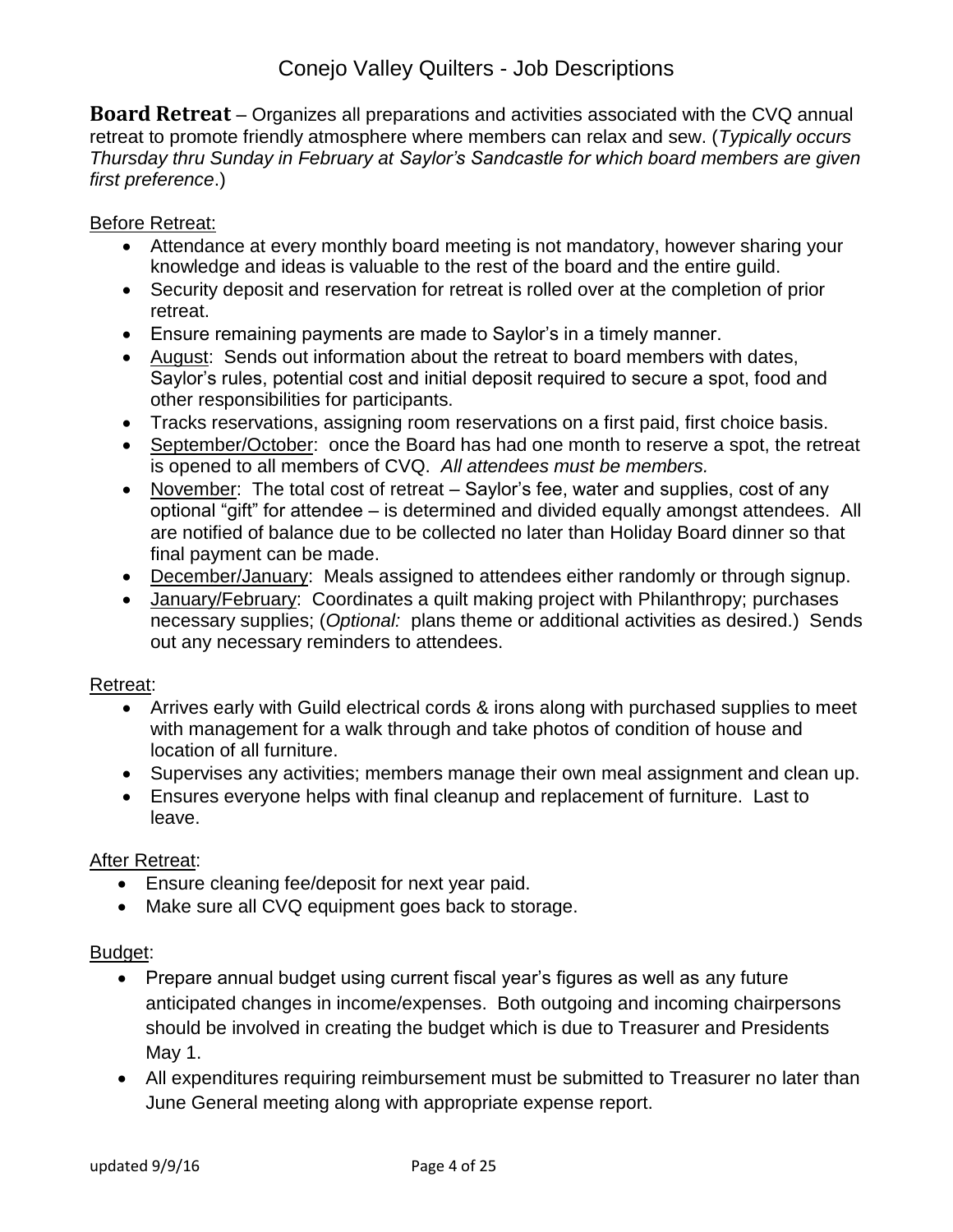<span id="page-4-0"></span>**Corresponding Secretary** – Corresponds with members, guests, and others on behalf of CVQ.

## Anytime as needed:

- Send Get Well, Thinking of You, or other cards as needed and reported to you by quild members.
- Purchase stamps when needed, and greeting cards as appropriate.

## After General Meeting:

- Send thank you note to Speaker.
- Obtain updated roster from Membership to update birthday list

## By the end of the Month:

- Send e-cards for Birthdays occurring in the following month: I use 123greetings.com, but there are many free online cards. These can be set up once or twice per month, with the birthday date designated when it's chosen.
- At the board meeting, report the number of cards of each type sent. Ask for any that need to be sent.
- Attendance at every monthly board meeting is not mandatory, however sharing your knowledge and ideas is valuable to the rest of the board and the entire guild.

- Prepare annual budget using current fiscal year's figures as well as any future anticipated changes in income/expenses. Both outgoing and incoming chairpersons should be involved in creating the budget which is due to Treasurer and Presidents May 1.
- All expenditures requiring reimbursement must be submitted to Treasurer no later than June General meeting along with appropriate expense report.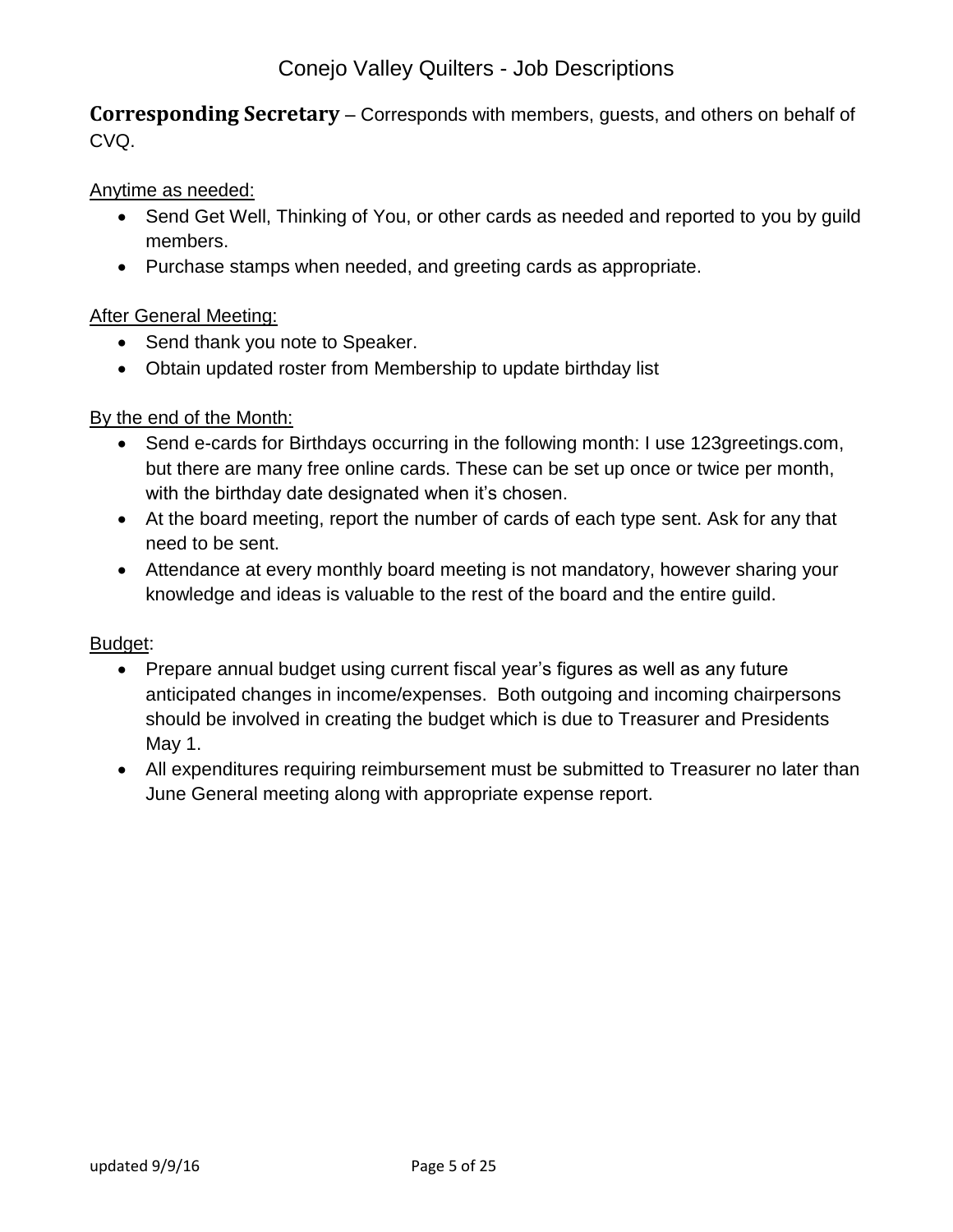<span id="page-5-0"></span>**Fabric Exchange** – Provides opportunities for members to exchange fabric cuts and/or blocks several times annually.

### Prior to meeting:

- Pick a theme for exchange.
- Send small blurb to newsletter editor indicating the type and details of exchange that will be taking place, to include deadline to sign up.

### At General meeting:

• Present the details for the exchange, such as sample of block or fabric style/cut and potential quantity (number of cuts/participant plus extra for Philanthropy), and take sign-ups at meeting.

#### After sign-ups:

- Send email to those who sign up and give final directions on how the exchange will work.
- Send out reminder before "due date" to bring exchange fabric. Send reminder to be placed in newsletter as well.

#### Distribution meeting:

- Collect fabric at meeting and redistribute it to those that signed up and Philanthropy.
- Show projects using exchange fabric.

#### Board meeting:

 Attendance at every monthly board meeting is not mandatory, however sharing your knowledge and ideas is valuable to the rest of the board and the entire guild.

- Prepare annual budget using current fiscal year's figures as well as any future anticipated changes in income/expenses. Both outgoing and incoming chairpersons should be involved in creating the budget which is due to Treasurer and Presidents May 1.
- All expenditures requiring reimbursement must be submitted to Treasurer no later than June General meeting along with appropriate expense report.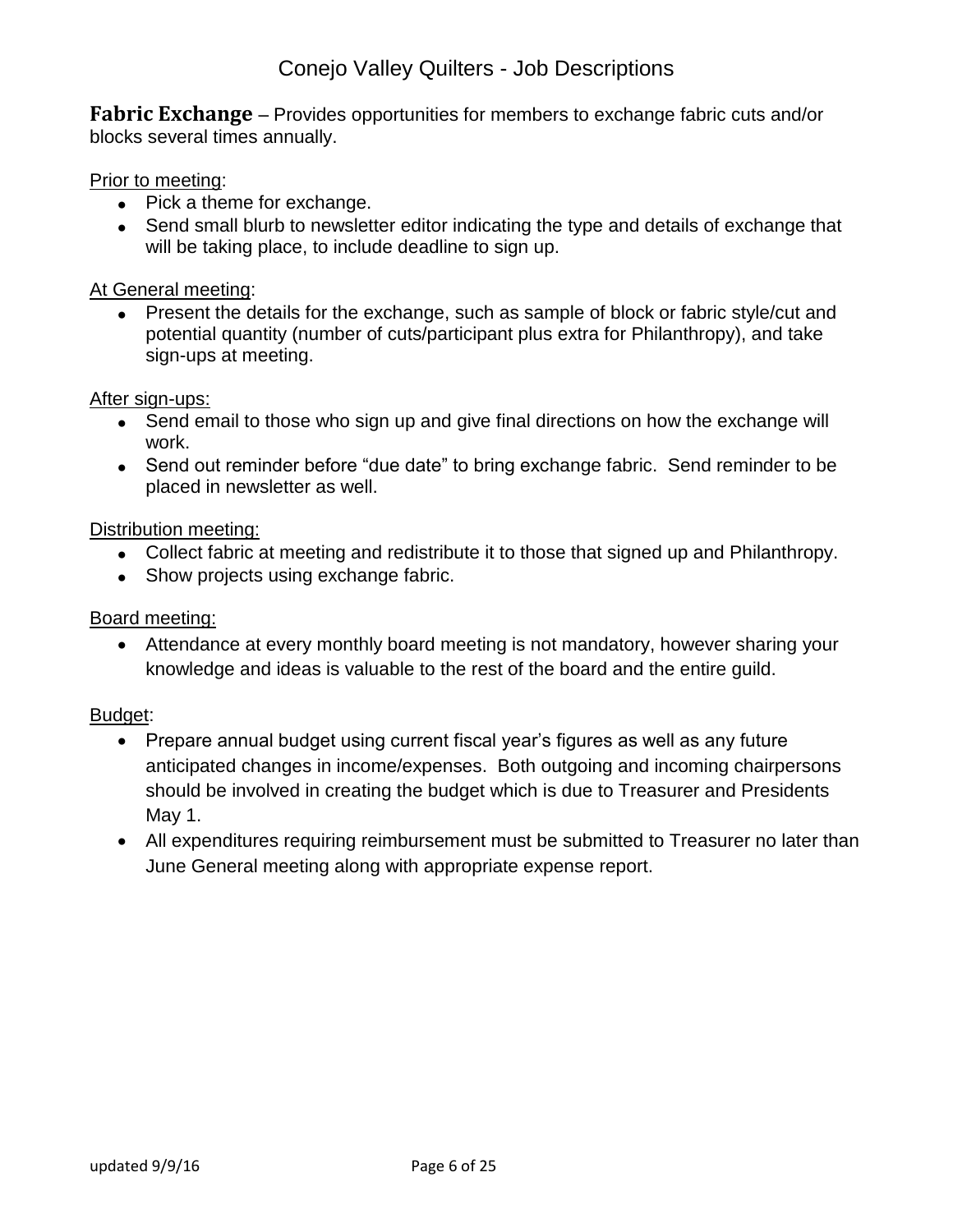<span id="page-6-0"></span>**Historian** – Assembles a record of the activities and achievements of the guild. Takes photos of guild events for CVQ website and print materials. CVQ owns a Nikon camera.

#### Before each event:

- Charge camera battery
- Ensure memory card is in camera and there is available space. Make a habit of removing photos from prior events.
- Print one or two copies of a blank release form.

#### At event:

- Place Show & Tell release form out for completion by members.
- Request verbal approval from speakers to take photos to place on CVQ website.
- Take photos.

#### After event, prepare info for website:

- Review Show & Tell release form.
- Crop photos where necessary.
- Scan release form and copy photos to a folder, such as Dropbox.
- Send email to webmistress with meeting information, speaker name, and other pertinent information. Include location where release form and photos are located for her to upload to "Photo Gallery" page of the website.

#### Board meeting:

 Attendance at every monthly board meeting is not mandatory, however sharing your knowledge and ideas is valuable to the rest of the board and the entire guild.

#### As needed:

• Print selection of photos for historical binders displayed at CVQ events.

- Prepare annual budget using current fiscal year's figures as well as any future anticipated changes in income/expenses. Both outgoing and incoming chairpersons should be involved in creating the budget which is due to Treasurer and Presidents May 1.
- All expenditures requiring reimbursement must be submitted to Treasurer no later than June General meeting along with appropriate expense report.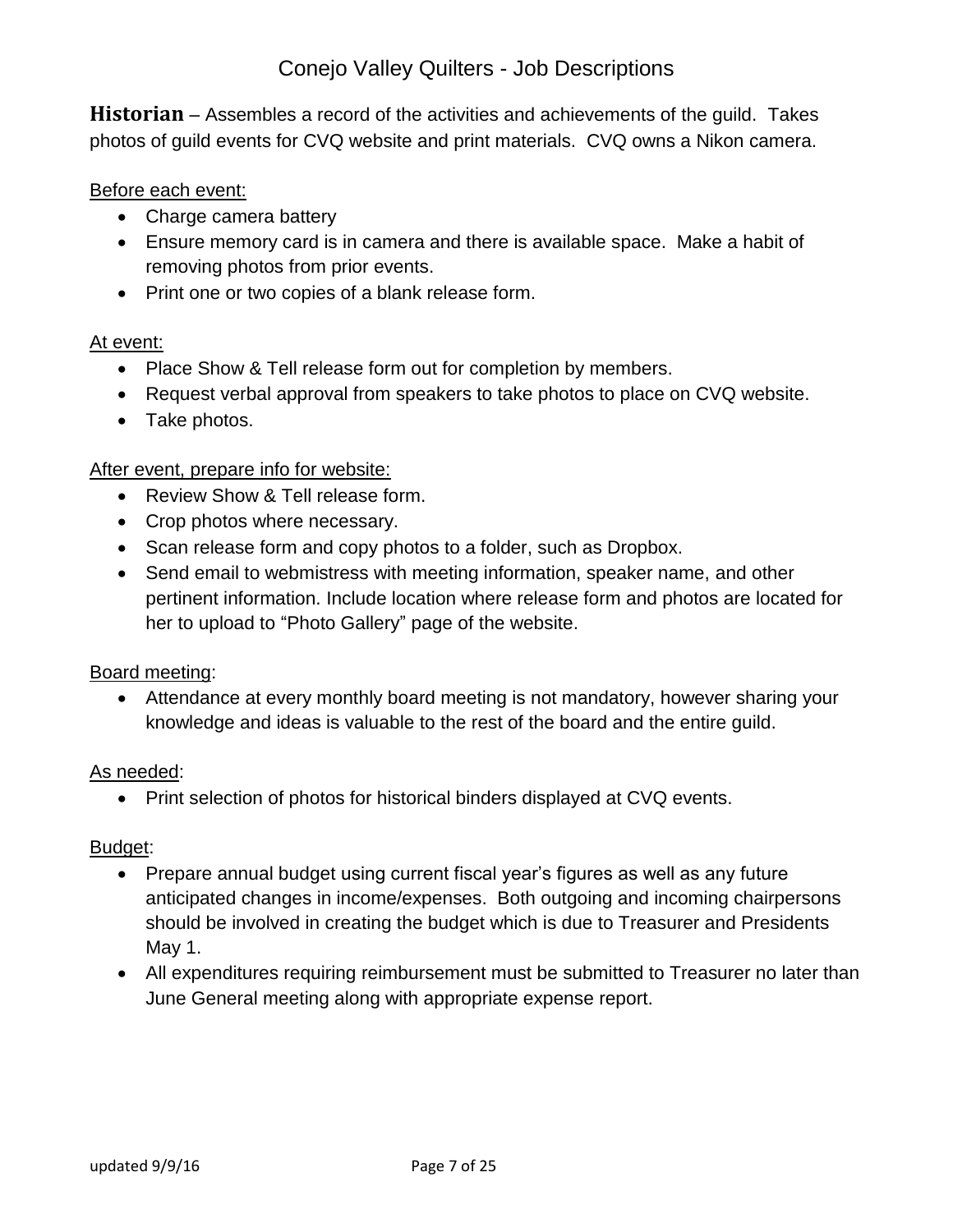<span id="page-7-0"></span>**Hospitality** – Greets and welcomes newcomers to meetings and gives special recognition to new members.

## Monthly guild meeting:

- Greet visitors & new members at the membership table.
- Take guests and new members on tour at break to introduce committee chairs and explain their committee activities.

#### New members' recognition:

- Schedule a new members' recognition event at least every 1  $\frac{1}{2}$  to 2 years.
- Invite new members to attend the event and bring a quilt to share.
- Board members attend and supply the food.
- Board members share their job descriptions.

#### Board meeting:

 Attendance at every monthly board meeting is not mandatory, however sharing your knowledge and ideas is valuable to the rest of the board and the entire guild.

- Prepare annual budget using current fiscal year's figures as well as any future anticipated changes in income/expenses. Both outgoing and incoming chairpersons should be involved in creating the budget which is due to Treasurer and Presidents May 1.
- All expenditures requiring reimbursement must be submitted to Treasurer no later than June General meeting along with appropriate expense report.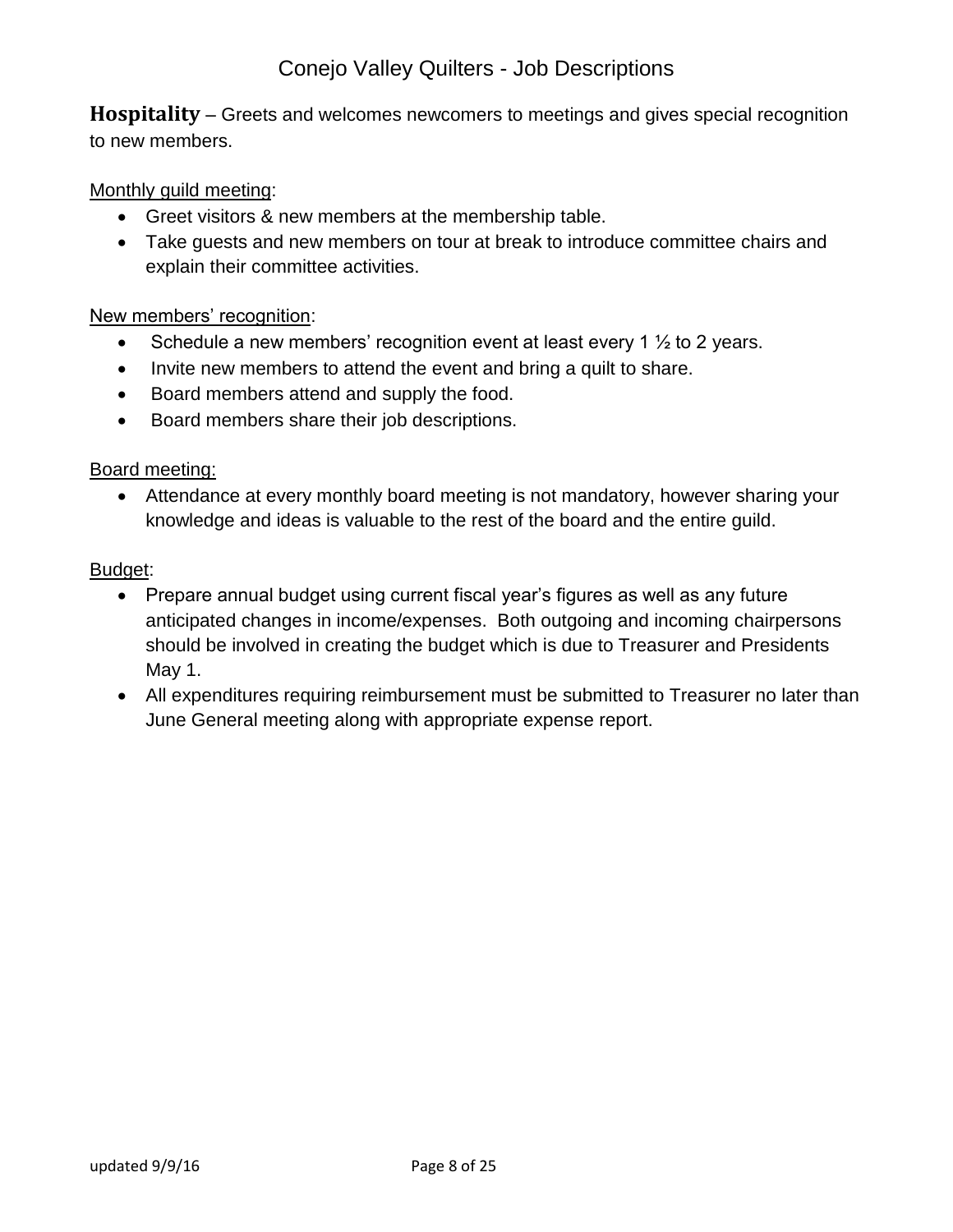<span id="page-8-0"></span>**Internet** – Maintains the guild website and Facebook page and acts as administrator of mail submitted through the website.

#### Anytime as needed:

- Be responsive to requests and comments from other committees, updating the Web site/Facebook page immediately as appropriate
- Proactively elicit updates from other committees
- Ensure that e-mail received through the website is forwarded properly and in a timely manner

#### Annually:

- Ensure that domain name registration is paid in a timely manner
- Ensure that Web site hosting charges are paid in a timely manner
- Maintain the Internet Committee book
- Ensure that the contact information for domain name registration and Web site hosting are current

#### Board meeting:

 Attendance at every monthly board meeting is not mandatory, however sharing your knowledge and ideas is valuable to the rest of the board and the entire guild.

- Prepare annual budget using current fiscal year's figures as well as any future anticipated changes in income/expenses. Both outgoing and incoming chairpersons should be involved in creating the budget which is due to Treasurer and Presidents May 1.
- All expenditures requiring reimbursement must be submitted to Treasurer no later than June General meeting along with appropriate expense report.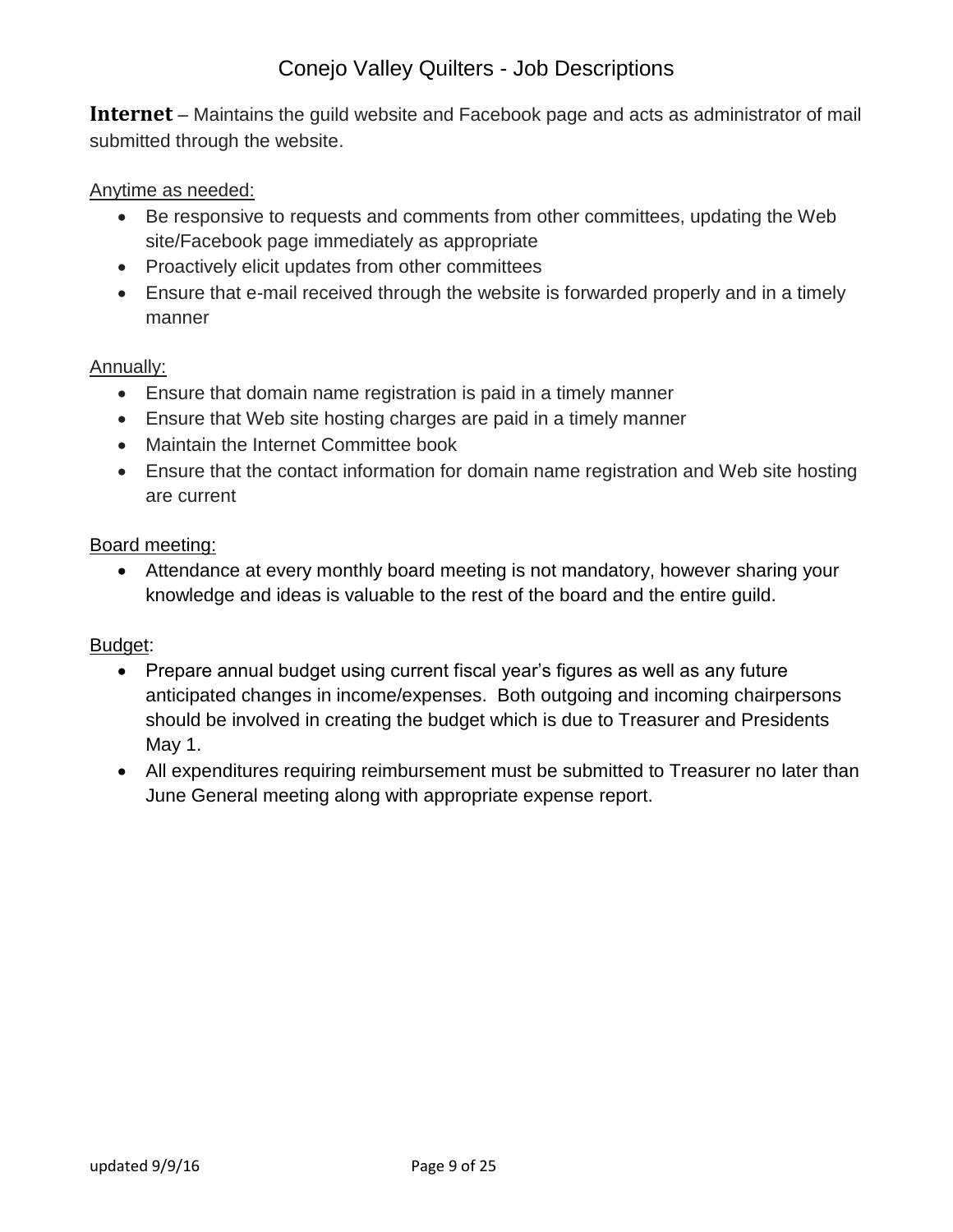<span id="page-9-0"></span>**Library** – Responsible for maintaining, cataloging, and lending selection of books/media to CVQ members

## As needed:

- Purchase new books and/or media.
- For new acquisitions: make new cards, add proper colored category dots to front of the books and the cards, update inventory spreadsheet.
- Sell, donate, or discard inventory as appropriate; update inventory spreadsheet.
- Forward updated inventory spreadsheet to internet chair for posting on website.

#### At General meeting:

- Bring library materials to general meetings & set up library display table.
- Check materials in and out to members using the card catalog.
- Notify membership of new or relevant materials in the collection at general meetings.

#### Monthly:

- Remind members who have not returned materials in a timely manner.
- Arrange for books to be brought to the meeting and then taken home at the end of the meeting. Bins may be taken home by guild members (who will bring them back to the next meeting).
- Write an article for the monthly newsletter.
- Attendance at every monthly board meeting is not mandatory, however sharing your knowledge and ideas is valuable to the rest of the board and the entire guild.

- Prepare annual budget using current fiscal year's figures as well as any future anticipated changes in income/expenses. Both outgoing and incoming chairpersons should be involved in creating the budget which is due to Treasurer and Presidents May 1.
- All expenditures requiring reimbursement must be submitted to Treasurer no later than June General meeting along with appropriate expense report.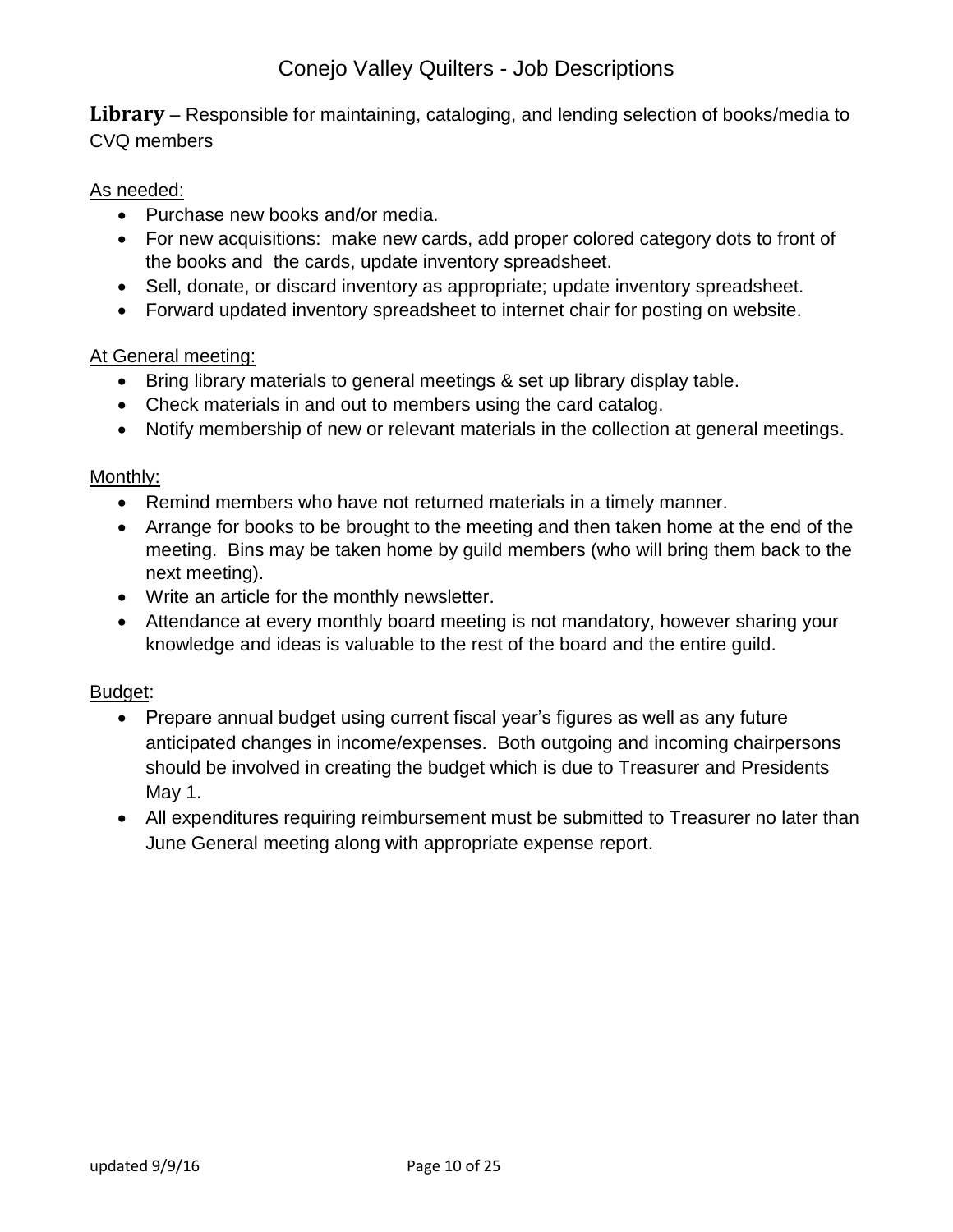<span id="page-10-0"></span>**Membership** – Greets members and visitors at general meetings, collects dues and visitor contributions, keeps the membership roster current and distributes it to the general membership, maintains meeting attendance records. *Knowledge of Excel recommended.*

## Prior to General meetings:

- Prepare name badge drawing gifts & badges for new members.
- Print sign-in sheets from current roster, new member sign-in sheets, visitor sign-in sheets, annual membership stickers as needed.

## At General meeting:

- Get there early to set up tables with sign-in sheets, badge drawing basket, general information such as neighboring shows and events.
- Collect membership dues & provide stickers for membership cards.
- Collect guest fees and contact information.
- Greet members
- Name badge drawing.
- Table is cleared, receipts tallied and given to treasurer along with cash deposit form.

#### After General meeting:

- Update Roster monthly and send to Presidents, Newsletter Editor, Workshops, Corresponding Secretary in a timely manner.
- Order any new name badges and position bars.
- Reports the following to the newsletter and at the board meeting:
	- o Number of members, new members and guests that attended recent guild meeting,
	- o Number of members on roster.
- Send Welcome Letters to New Members and Visitors.
- Attendance at every monthly board meeting is not mandatory, however sharing your knowledge and ideas is valuable to the rest of the board and the entire guild.

#### As needed:

 Prepares a membership roster for general membership distribution at least twice per year, for example September and March (have presidents review before distribution).

- Prepare annual budget using current fiscal year's figures as well as any future anticipated changes in income/expenses. Both outgoing and incoming chairpersons should be involved in creating the budget which is due to Treasurer and Presidents May 1.
- All expenditures requiring reimbursement must be submitted to Treasurer no later than June General meeting along with appropriate expense report.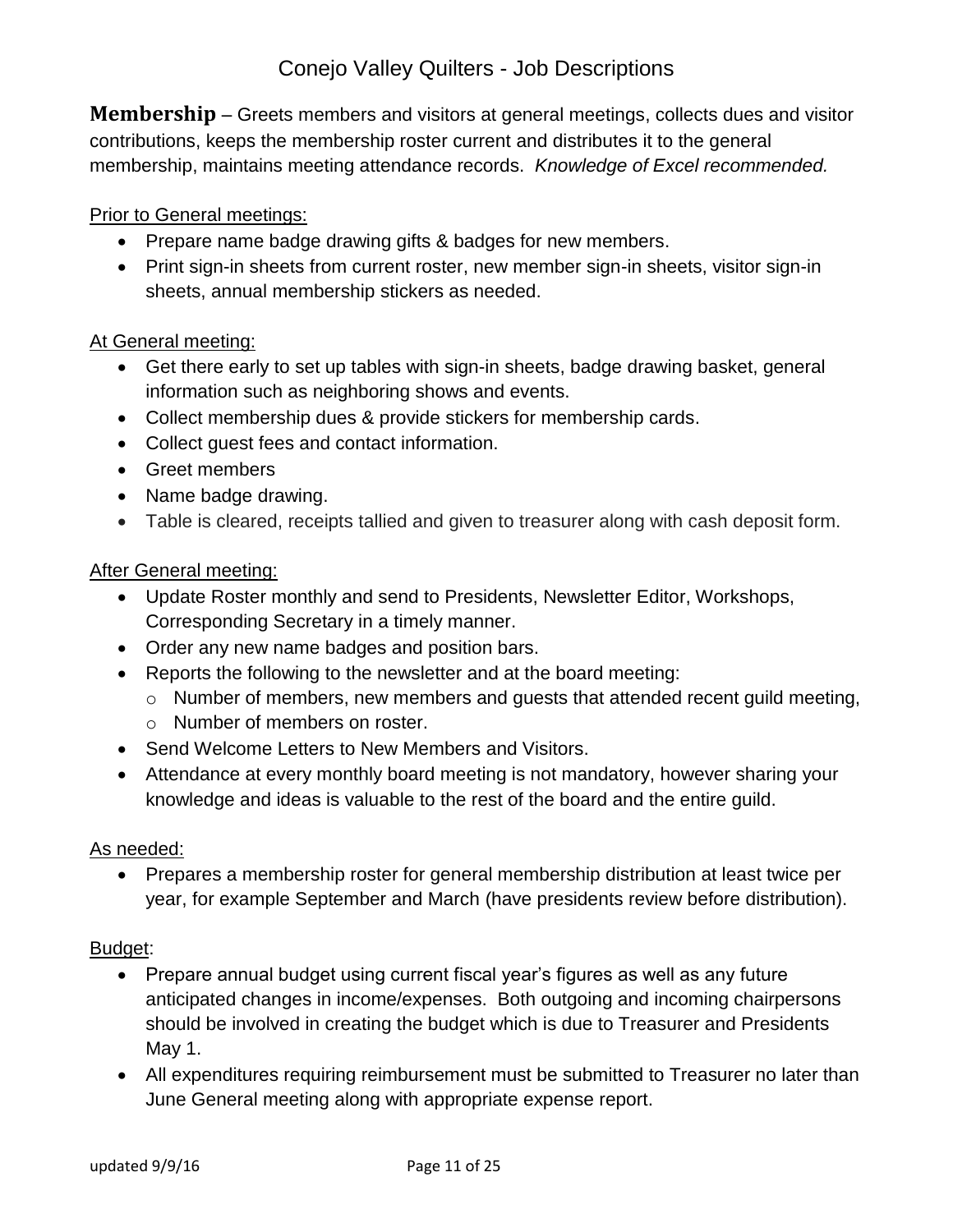<span id="page-11-0"></span>**Mini Groups** - Foster the creation of and participation in mini groups within the guild.

In advance of "Mini Group 101" meeting

- Make an announcement at the TWO guild meetings prior to the planning session  $(February = the Nov/Dec and the January meetings, August = the June and the July)$ meeting).
- Announce in the TWO newsletters prior to the planning session.

## Twice per year - Mini Group 101 (such as February and August):

- Hold a "Mini Group 101, How to Create Your Own" meeting at someone's home; Keep it simple – a beverage and a plate of cookies are fine.
- The length of the Mini Group 101 meeting should be around 2 hours. This session is just to get like-minded people together. The details of the mini group(s) are up to them and will develop as they go along, which will likely depend on the number of people at the meeting. Discussion topics include: introductions; whether they are available in the day or evening; sewing styles and preferences, etc.
- Facilitate the logistics of the first meeting planned for the new group(s), and send an email to each member of the new group(s). Be sure to include all the members' names and contact info and the date, time and location of the first meeting. Offer any other assistance they may need.
- Send a brief email to the quild presidents letting them know the results of the meeting.

#### At General meeting:

- Be available at the monthly general meeting to answer questions from members interested in joining or forming a mini group. Have the meeting chair introduce you during the announcements portion.
- During the meeting, approach the new members and guests, both as a welcoming gesture and to allow for questions and feedback. Introduce yourself again as the mini group chair.

#### As needed:

- The Mini Group 101 session is open to anyone interested; however, reach out especially to new members, by email or phone.
- Casually check in with members of the new mini groups at future guild meetings to see how things are going.
- Attendance at every monthly board meeting is not mandatory, however sharing your knowledge and ideas is valuable to the rest of the board and the entire guild.

- If needed, budget requests for the July June fiscal year are due May 1.
- Expense reports for the fiscal year must be turned in no later than the June general meeting along with an appropriate expense report.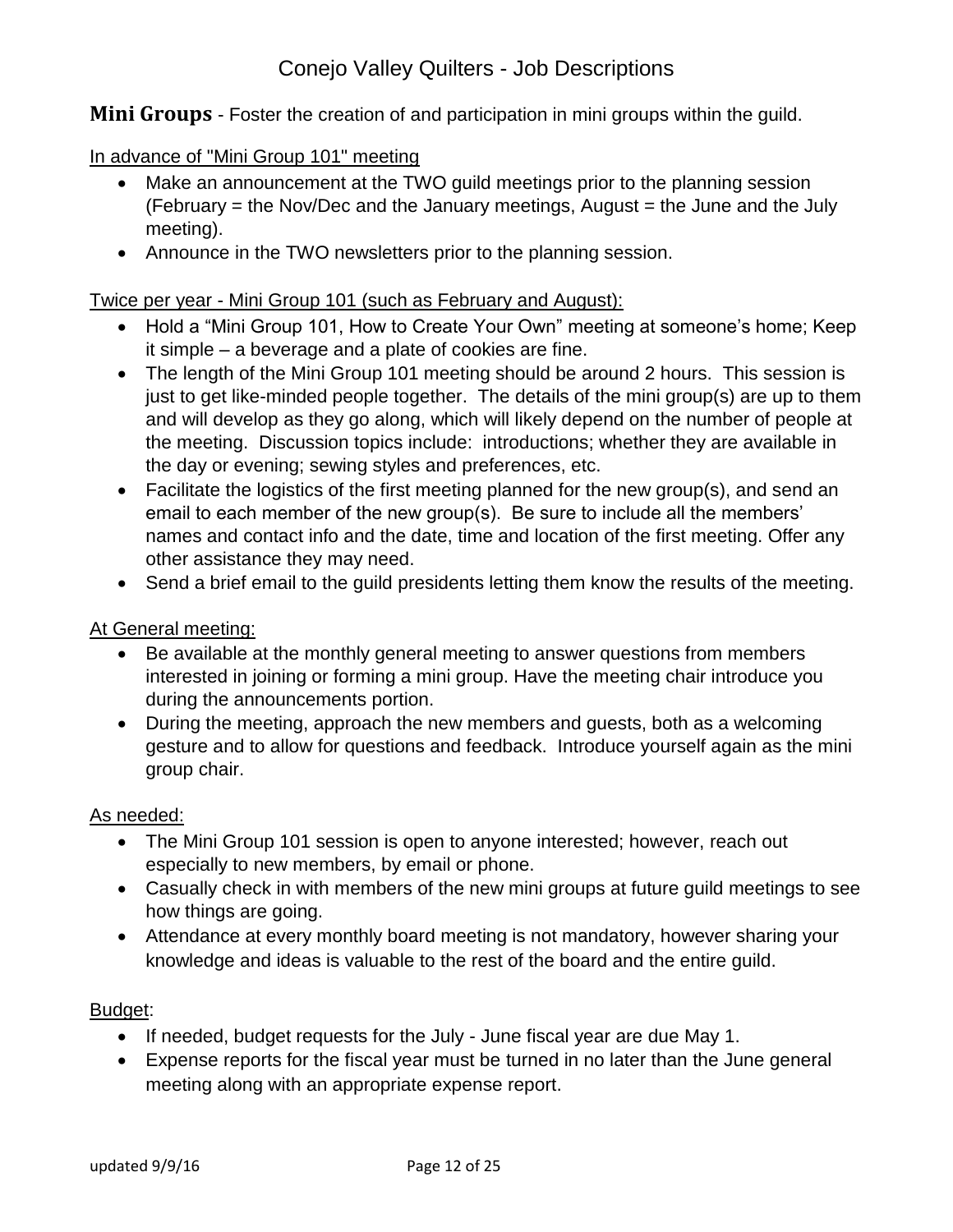<span id="page-12-0"></span>**Newsletter Editor** – Compiles and edits and distributes the CVQ newsletter to the membership on a monthly basis. Newsletter contains articles submitted by CVQ committees, events of interest, and paid advertisements. *Working knowledge of MS Publisher or other page layout program recommended.*

Newsletter production: *generally occurs around board meeting*

- Send monthly reminder to board members to submit their articles.
- Update date-related sections each month and import articles and format to fit into newsletter.
- Send rough draft to proofreaders after newsletter is set up.
- Create email list from Excel spreadsheet received from Membership team.
- Send newsletter to Web mistress for link.
- Send out email blast with newsletter link to the members approximately two weeks before the meeting.

#### As needed:

- Annually send out invoices to advertisers, ensuring receipt of payment.
- Send out email blasts to membership when requested.

#### Board meeting:

 Attendance at every monthly board meeting is not mandatory, however sharing your knowledge and ideas is valuable to the rest of the board and the entire guild.

- Prepare annual budget using current fiscal year's figures as well as any future anticipated changes in income/expenses. Both outgoing and incoming chairpersons should be involved in creating the budget which is due to Treasurer and Presidents May 1.
- All expenditures requiring reimbursement must be submitted to Treasurer no later than June General meeting along with appropriate expense report.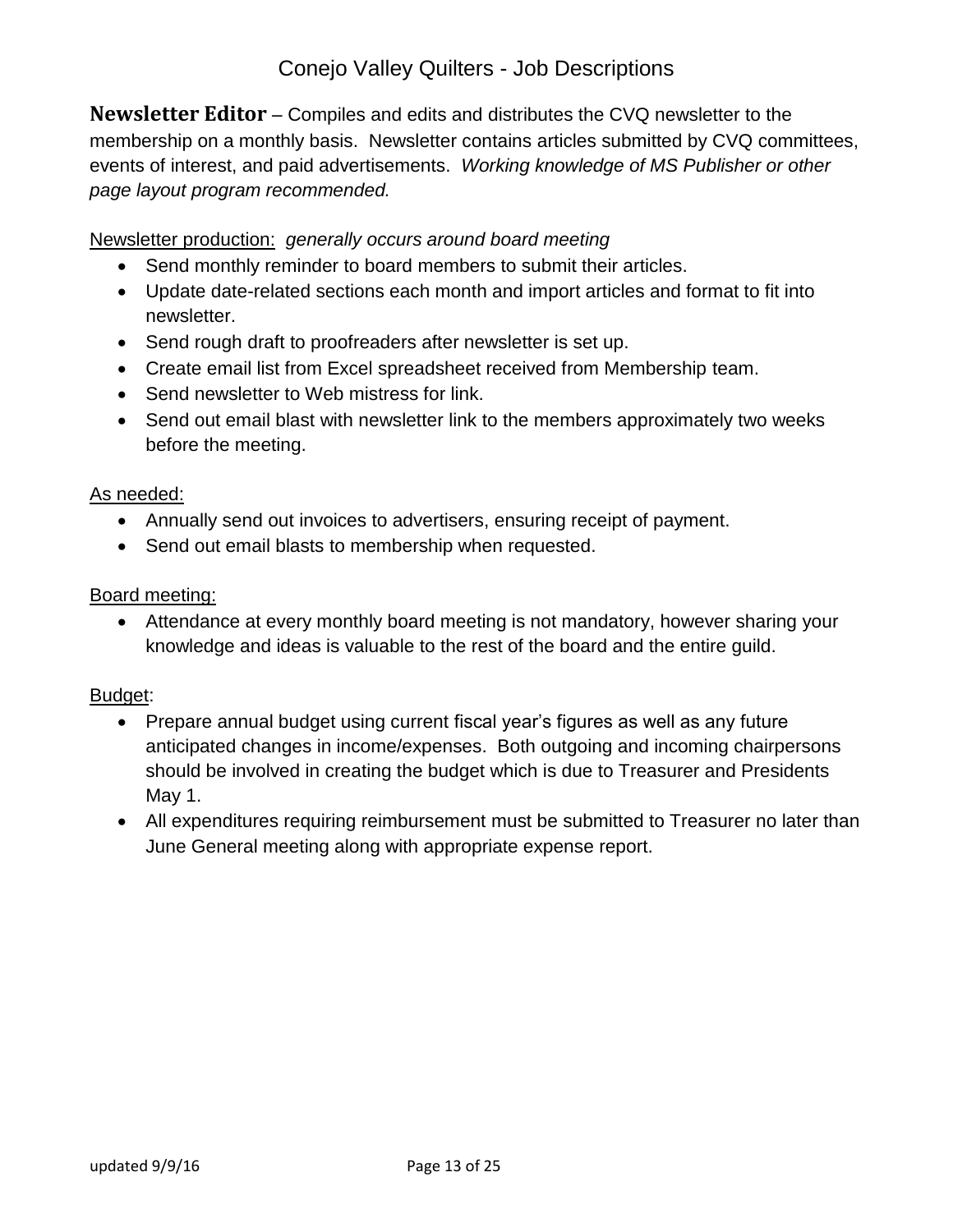<span id="page-13-0"></span>**Outreach** – Organizes and participates in events to raise community awareness of CVQ and attract new members

## Thousand Oaks Street Fair: *7:30am-5pm – third Sunday in October*

- Reserves nonprofit vendor booth at least 5-6 months prior to event
- Coordinate volunteer schedule and supplies
- Set up / take down booth which includes quilt samples, demos, information regarding CVQ activities, free meeting cards.
- At event maintain a guest list and add names to Outreach database after event.

#### As needed:

- Identify drivers who can bring non-driving members to meetings
- Manage database (excel file) of email contacts obtained at events and send notices of guild events (*possibly using MailChimp application*)
- Provide announcements for website and newsletter
- Ensure supply of promotional materials is available on hand and at local quilt shops (free meeting cards, bookmarks, guild brochures)
- Quilt shows: set up and staff Outreach table

#### Board meeting:

 Attendance at every monthly board meeting is not mandatory, however sharing your knowledge and ideas is valuable to the rest of the board and the entire guild.

#### Special Outreach events:

- With Board approval, organize special events to promote guild.
- With Board approval, obtain a venue for the event and coordinate with Parliamentarian to obtain necessary insurance coverage & certificates *at least two months in advance.*
- Coordinate with Publicity, Membership and Philanthropy to organize activities
- Coordinate volunteer schedule and supplies
- Occasionally may submit feature articles to local media regarding Outreach events after submitting to Presidents or other board members for proofing.

- Prepare annual budget using current fiscal year's figures as well as any future anticipated changes in income/expenses. Both outgoing and incoming chairpersons should be involved in creating the budget which is due to Treasurer and Presidents May 1.
- All expenditures requiring reimbursement must be submitted to Treasurer no later than June General meeting along with appropriate expense report.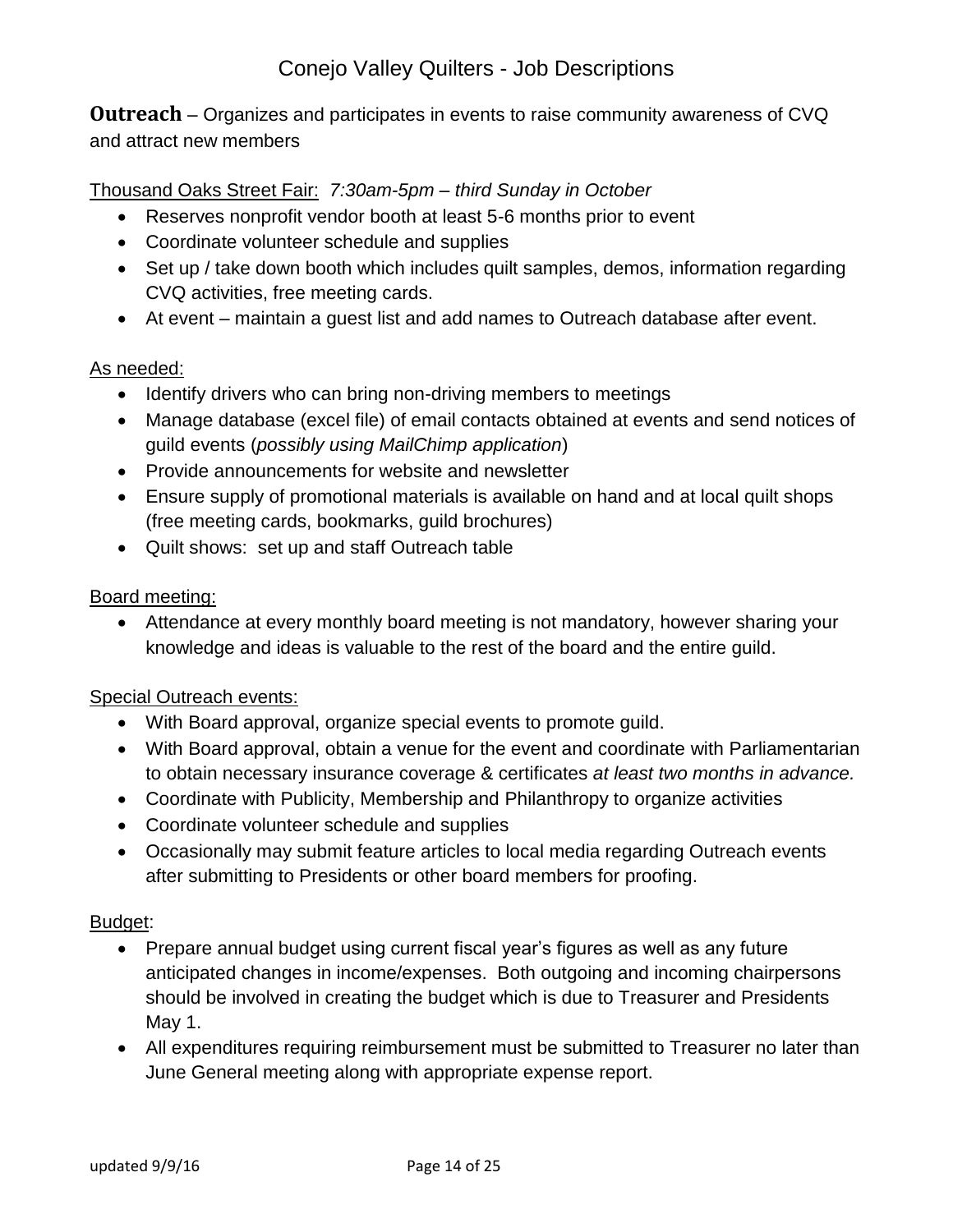<span id="page-14-0"></span>**Parliamentarian** – Chairs the Nominating committee, supervises elections, chairs the Bylaws revision committee, advises on parliamentary procedure, and represents CVQ at Southern California Council of Quilt Guilds (SCCQG).

### Anytime as needed:

- Chairs ad-hoc committee to revise CVQs Bylaws and/or Standing Rules.
- Ensures insurance certificates (issued via SCCQG) are ordered and delivered.
- Advises on parliamentary procedure.
- Interprets Bylaws when requested.

#### Board meeting:

 Attendance at every monthly board meeting is not mandatory, however sharing your knowledge and ideas is valuable to the rest of the board and the entire guild.

#### Quarterly:

Attends SCCQG quarterly meetings and reports SCCQG activities to membership.

#### Annually:

- Chairs CVQ Nominating Committee for Board positions, beginning in January, for the board year May - April.
- Supervises elections for board members: Requests vote at the board meeting in March; places slate in April newsletter, requests vote at general meeting in April.
- Ensures SCCQG membership and insurance renewals are completed.
- Update CVQ board member information on SCCQG website.

- Prepare annual budget using current fiscal year's figures as well as any future anticipated changes in income/expenses. Both outgoing and incoming chairpersons should be involved in creating the budget which is due to Treasurer and Presidents May 1.
- All expenditures requiring reimbursement must be submitted to Treasurer no later than June General meeting along with appropriate expense report.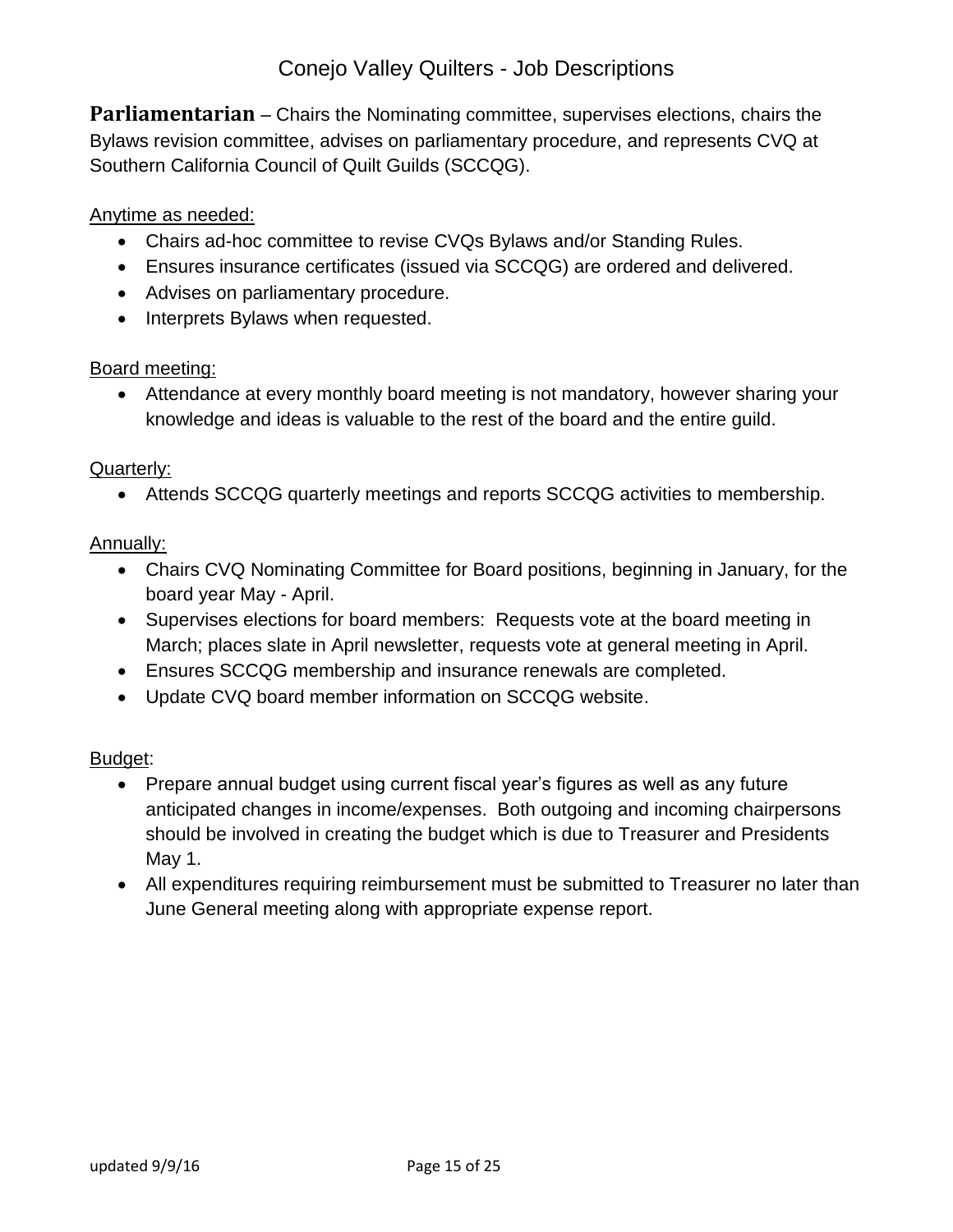<span id="page-15-0"></span>**Philanthropy** – Organizes charity selection, quilt production, and quilt and money delivery.

### As needed:

- Screen and, if appropriate, accept donations of fabric from members and nonmembers. Pick up the donations, or meet at the storage unit to have them delivered. Sort donations as appropriate for philanthropy, ways and means, and the free table.
- Keep fabric in the storage unit organized and periodically sell, donate, or discard no longer needed.
- Help pull fabric and batting for guild projects (example: Good, Bad & Lovely challenge.)
- Purchase supplies, including batting.
- Encourage member participation.

#### Monthly:

- Prepare kits for various stages of quilt creation (piecing, quilting, binding)
- Attend monthly guild meetings. Come early to set up table. Bring kits to distribute (can be heavy). Collect kits returned. Optional: track who has taken and returned kits.
- Write a report for the monthly newsletter.
- Attendance at every monthly board meeting is not mandatory, however sharing your knowledge and ideas is valuable to the rest of the board and the entire guild.

#### Annually:

- Request nominations of charities to be supported, place recommended charities in newsletter, hold vote at general meeting. Communicate with those chosen. Find out what they need, invite them to speak to the guild, deliver finished items.
- Organize at least one "sew-in" event to make quilts for selected charities (historically done during a general meeting of the guild).

- Prepare annual budget using current fiscal year's figures as well as any future anticipated changes in income/expenses. Both outgoing and incoming chairpersons should be involved in creating the budget which is due to Treasurer and Presidents May 1.
- All expenditures requiring reimbursement must be submitted to Treasurer no later than June General meeting along with appropriate expense report.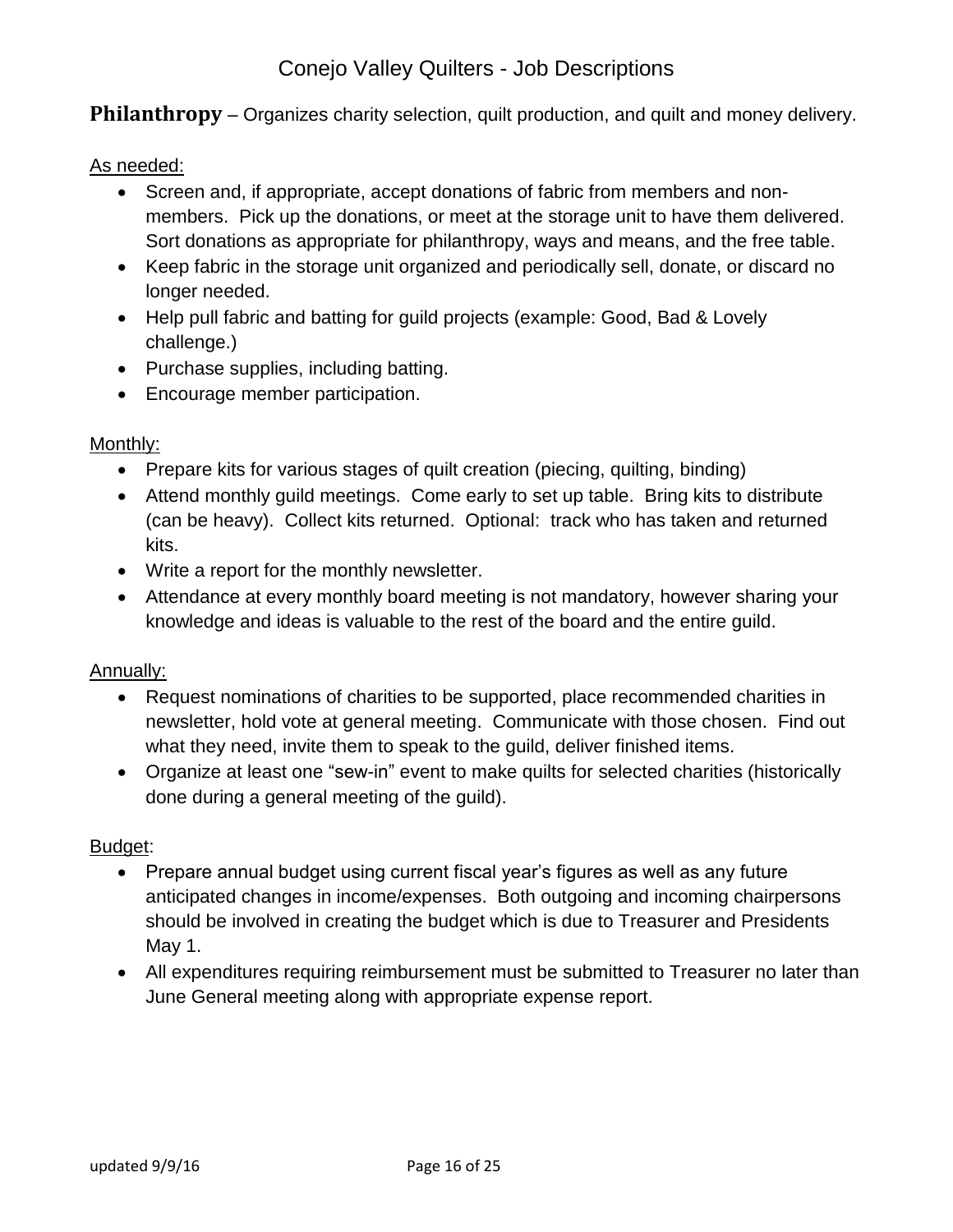<span id="page-16-0"></span>**President** – Presides at all meetings of the guild and the Board. Generally supervises, directs and controls CVQ's activities, affairs and officers, subject to control of the Board.

## Monthly:

- Prepares agendas for general meetings and board meetings.
- Signs checks
- Collects mail from P.O. Box.
- Presides at general meetings and board meetings.
- Writes "President's Message" for newsletter.
- Proofreads newsletter.

## Annually:

- Ensures there are locations for board meetings.
- Completes new signature cards.
- In December: arranges board holiday dinner; (makes and) distribute gifts to board members; distributes gifts to local supporting quilt shops.
- At the end of the board year in April (makes and) distributes gifts to board members.

## Anytime as needed:

- Maintains Master Calendar and monitors deadlines.
- Supports board and committee members in execution of their duties.
- Serves on Budget committee, may serve on Nominating committee.
- Is familiar with By-Laws and Standing Rules.
- Addresses issues raised by guild members, board members, and the community.
- Signs contracts.
- Visits storage unit.
- Proofreads material before printing and/or distribution, such as membership rosters, bookmarks, CVQ brochures, and media articles.

- Prepare annual budget using current fiscal year's figures as well as any future anticipated changes in income/expenses. Both outgoing and incoming chairpersons should be involved in creating the budget which is due to Treasurer and Presidents May 1.
- All expenditures requiring reimbursement must be submitted to Treasurer no later than June General meeting along with appropriate expense report.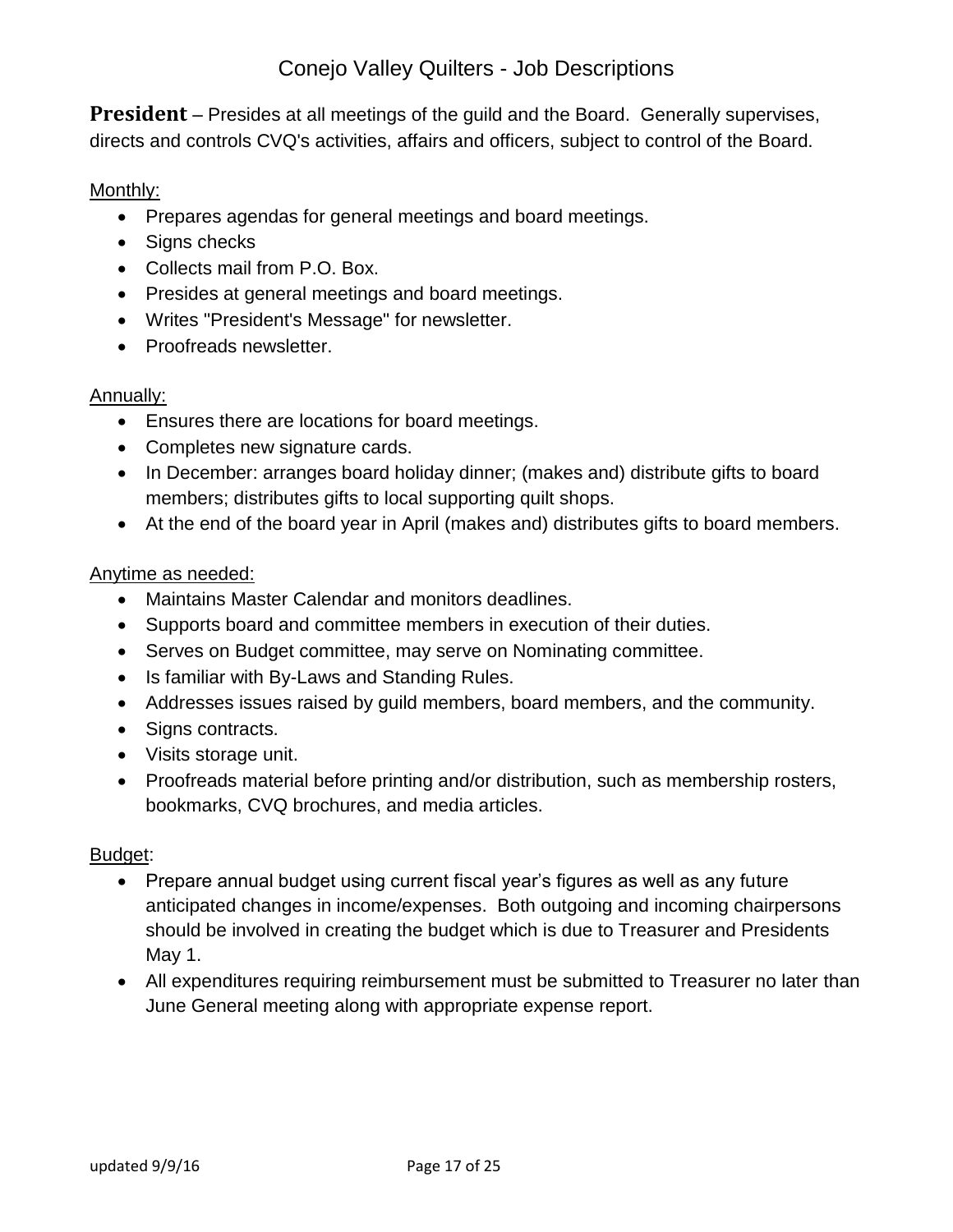<span id="page-17-0"></span>**Programs** – Plans programs and workshops for guild meetings. Contracts with Speakers and ensures speaker arrangements.

### Anytime as needed:

- Research speaker and Program options, availability, and expense sharing with neighboring guilds, keeping Board informed. With Board approval, schedule Speakers or other activities for upcoming CVQ meetings.
- Issue contracts to Speakers/Instructors and keep in contact with them. If applicable, verify the Speaker has made airline reservation as per contract.
- Obtain workshop sample from Speaker 3 months prior Program if possible and give to Workshops to promote the workshop. Also update supply list at that time.
- Prepare and Share information with Webmaster, Newsletter Editor, Publicity Chair and Site Management, and Storage Unit when more quilt stands are needed.
- Attendance at every monthly board meeting is not mandatory, however sharing your knowledge and ideas is valuable to the rest of the board and the entire guild.

## Prior to general meeting:

- Make hotel reservations at least one month prior to Program.
- As applicable, arrange for transportation, meals, and entertainment for Speakers.

## At general meeting:

- Have Speaker at General Meeting location in time for set-up 6-6:30p.m.
- Have tablecloths for under quilts, items for sale by Speaker, quilt stands as requested by Speaker.
- Give Speaker invoice with Expense Report cover sheet to Treasurer for payment.
- Provide Speaker address to Corresponding Secretary for thank you note.

#### Annually:

- Propose annual program and workshop budget for the upcoming fiscal year (July Jun) to Board at April Board Meeting and turn in to Presidents and Treasurer May 1.
- Review and update (if applicable) speaker contract language.
- Provide program and workshop information to Publicity for printing of bookmarks.

- Prepare annual budget using current fiscal year's figures as well as any future anticipated changes in income/expenses. Both outgoing and incoming chairpersons should be involved in creating the budget which is due to Treasurer and Presidents May 1.
- All expenditures requiring reimbursement must be submitted to Treasurer no later than June General meeting along with appropriate expense report.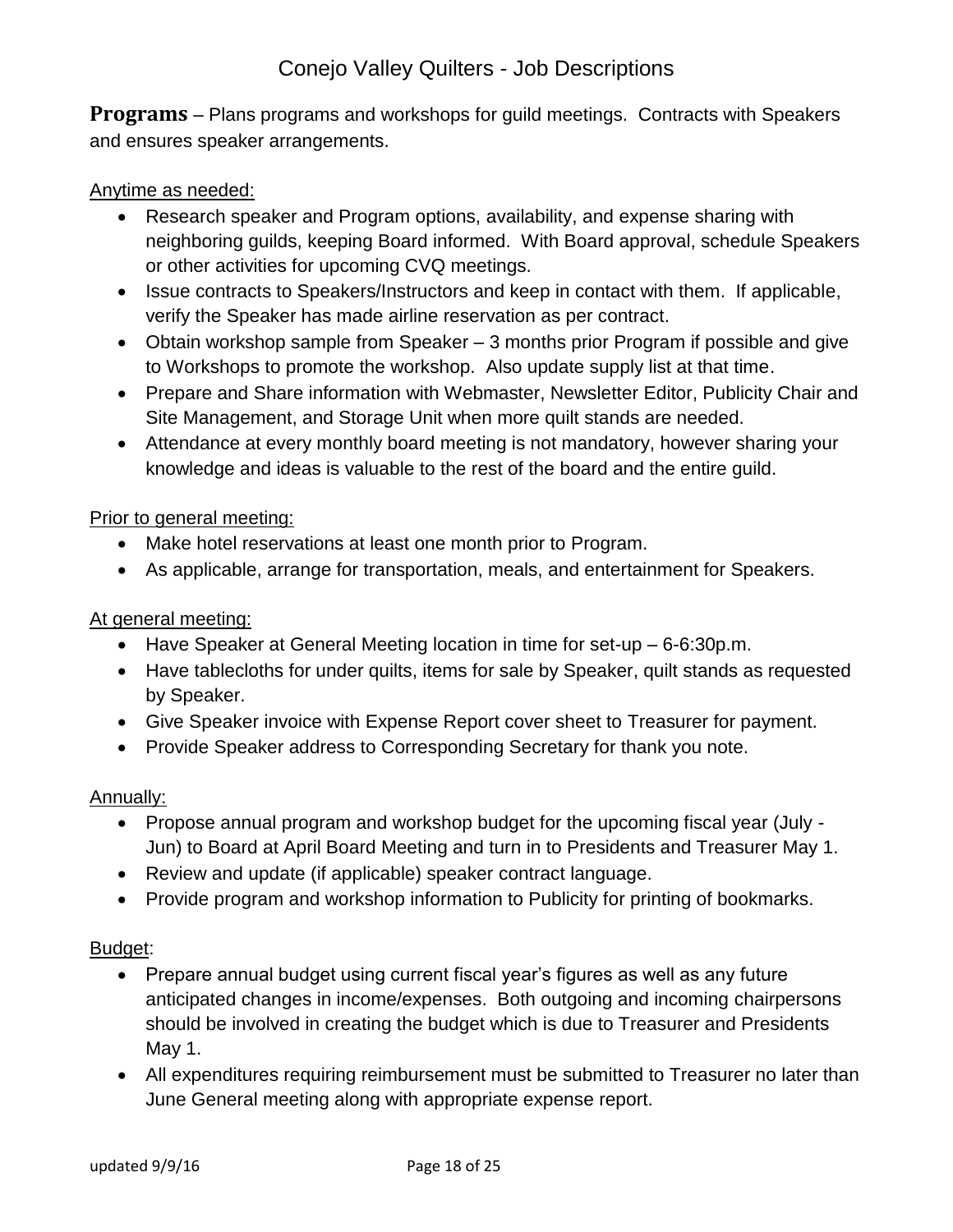### <span id="page-18-0"></span>**Publicity** – Keeps community informed about CVQ monthly activities and special events.

#### Monthly:

- Obtains up to date information regarding monthly speakers and special events from Program committee and publicizes these in community newspapers and free information website services.
- Attendance at every monthly board meeting is not mandatory, however sharing your knowledge and ideas is valuable to the rest of the board and the entire guild.

#### As needed:

- Occasionally may submit feature articles to local papers after submitting to Presidents or other board members for proofing.
- Produces annual bookmarks listing Program information on one side and Workshop topics and other events on the back to be distributed to local quilt shops and members at the membership table. Reorders as necessary.
- Makes sure there is an adequate supply of Conejo Valley Quilters' Guild brochures and reorders or updates them as necessary.

- Prepare annual budget using current fiscal year's figures as well as any future anticipated changes in income/expenses. Both outgoing and incoming chairpersons should be involved in creating the budget which is due to Treasurer and Presidents May 1.
- All expenditures requiring reimbursement must be submitted to Treasurer no later than June General meeting along with appropriate expense report.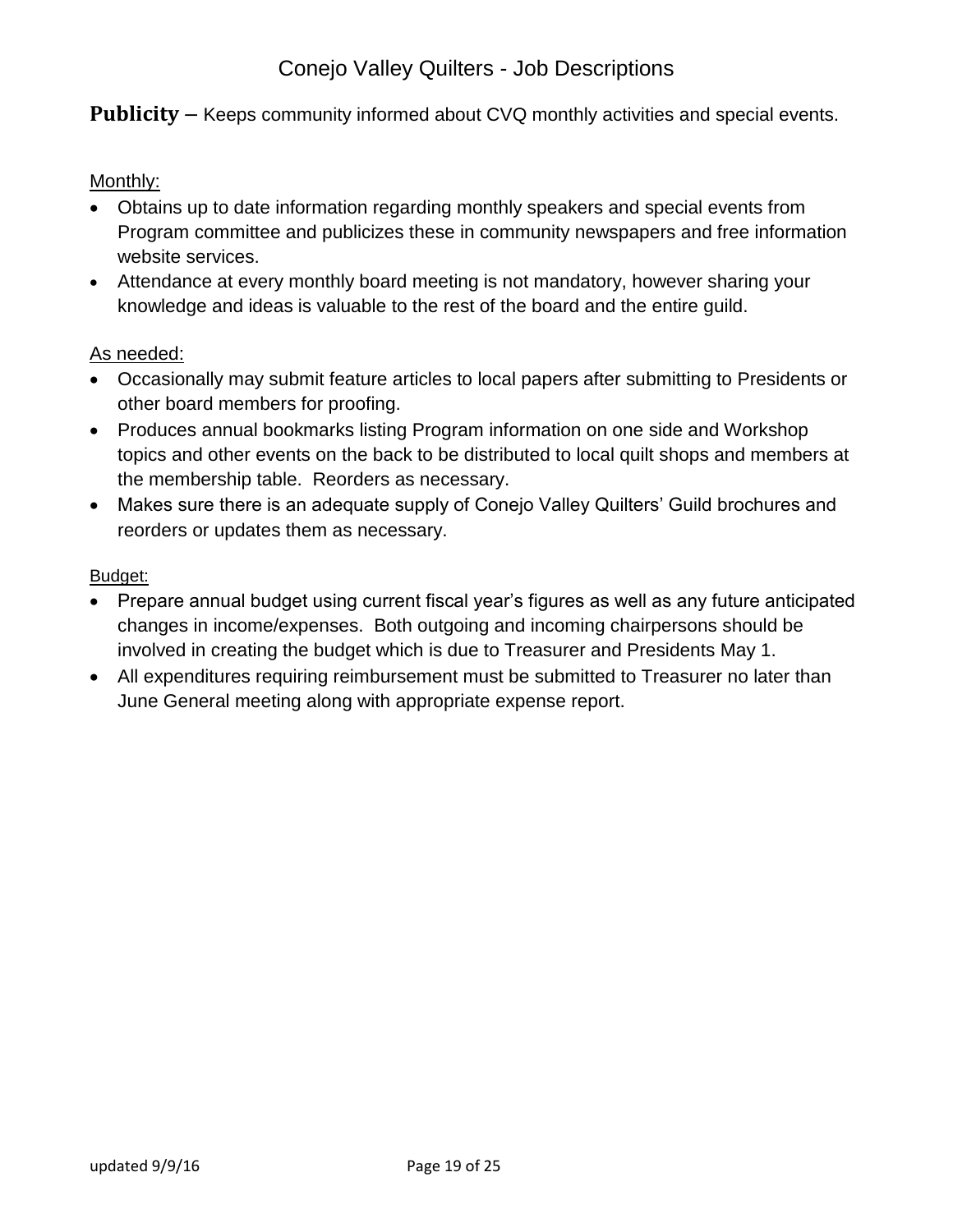<span id="page-19-0"></span>**Recording Secretary** – Takes minutes at Board and General meetings, presents minutes for approval and retains approved minutes.

## Monthly:

- Attend General and Board meetings, take meeting notes, send to Presidents for review. Make corrections, if needed, and then send minutes to board members.
- Send meeting notes out as soon as possible in order to communicate what was discussed to board members not at meetings (and to better remember what occurred at the meetings).
- Request a vote to approve the minutes at the board meetings.
- Retain copies of approved minutes.

- Prepare annual budget using current fiscal year's figures as well as any future anticipated changes in income/expenses. Both outgoing and incoming chairpersons should be involved in creating the budget which is due to Treasurer and Presidents May 1.
- All expenditures requiring reimbursement must be submitted to Treasurer no later than June General meeting along with appropriate expense report.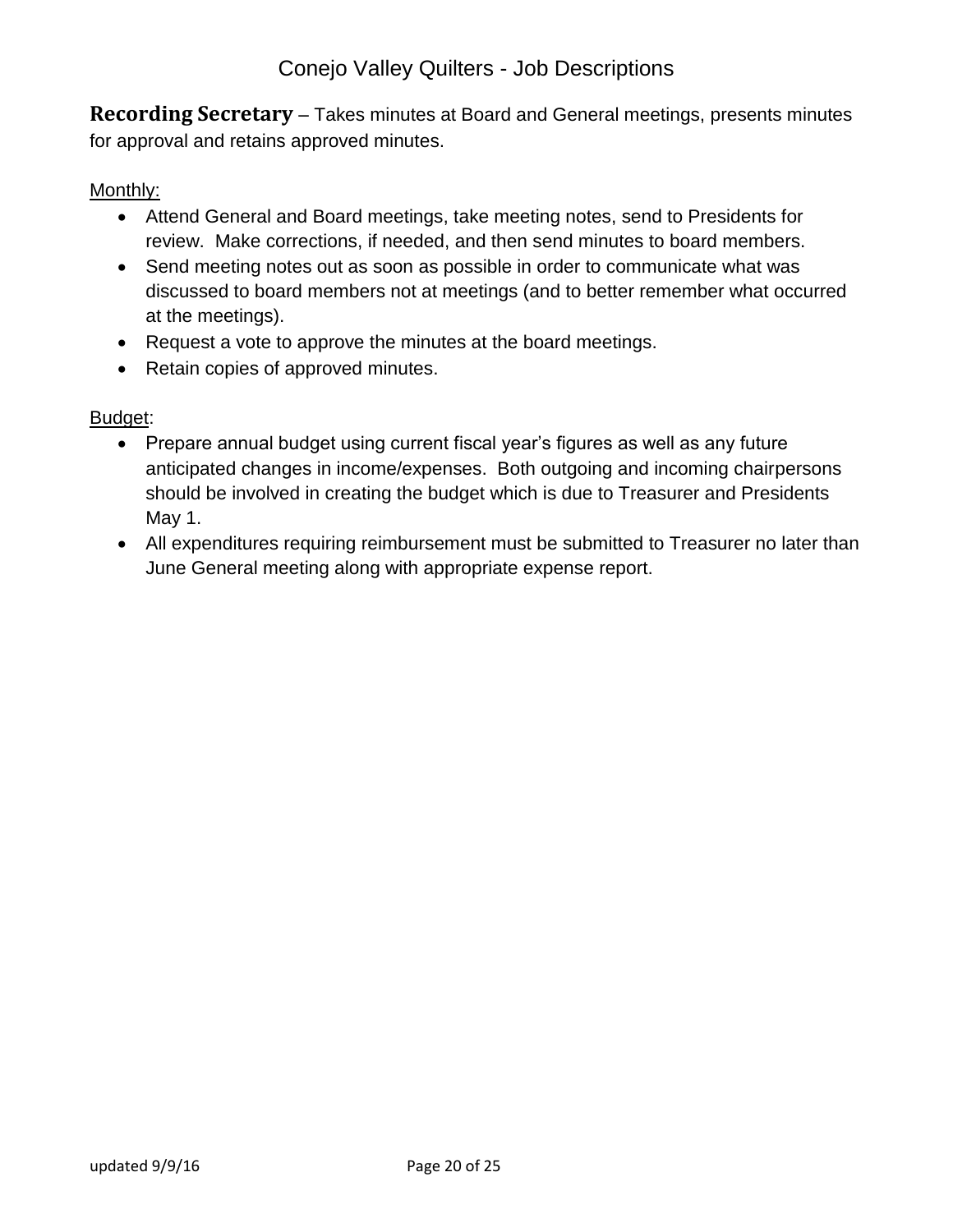## <span id="page-20-0"></span>**Site Management** - Liaison between CVQ and meeting venue(s).

#### 1-2 weeks before Guild Meeting:

- Contact venue by phone or email to confirm set-up.
- Prepare an expense report for payment of venue fee and deliver to Treasurer (several of these can be done in advance).

#### On the day of the Guild Meeting:

- Turn on AC in advance of meeting (in summer, preferably 1-2 hours earlier).
- Arrive at venue by 6-6:15 PM to unlock doors and post 3-4 directional signs indicating where meeting is located.
- Arrange for doors to be locked and directional signs to be collected after meeting.

#### At Board Meeting:

- Verify set-up for upcoming meeting with Program Chair and committees, including special meetings as applicable.
- Attendance at every monthly board meeting is not mandatory, however sharing your knowledge and ideas is valuable to the rest of the board and the entire guild.

#### As needed:

• Locate alternate venue(s).

#### Annually:

• Renew/review contract with updated information, including General Meeting dates.

- Prepare annual budget using current fiscal year's figures as well as any future anticipated changes in income/expenses. Both outgoing and incoming chairpersons should be involved in creating the budget which is due to Treasurer and Presidents May 1.
- All expenditures requiring reimbursement must be submitted to Treasurer no later than June General meeting along with appropriate expense report.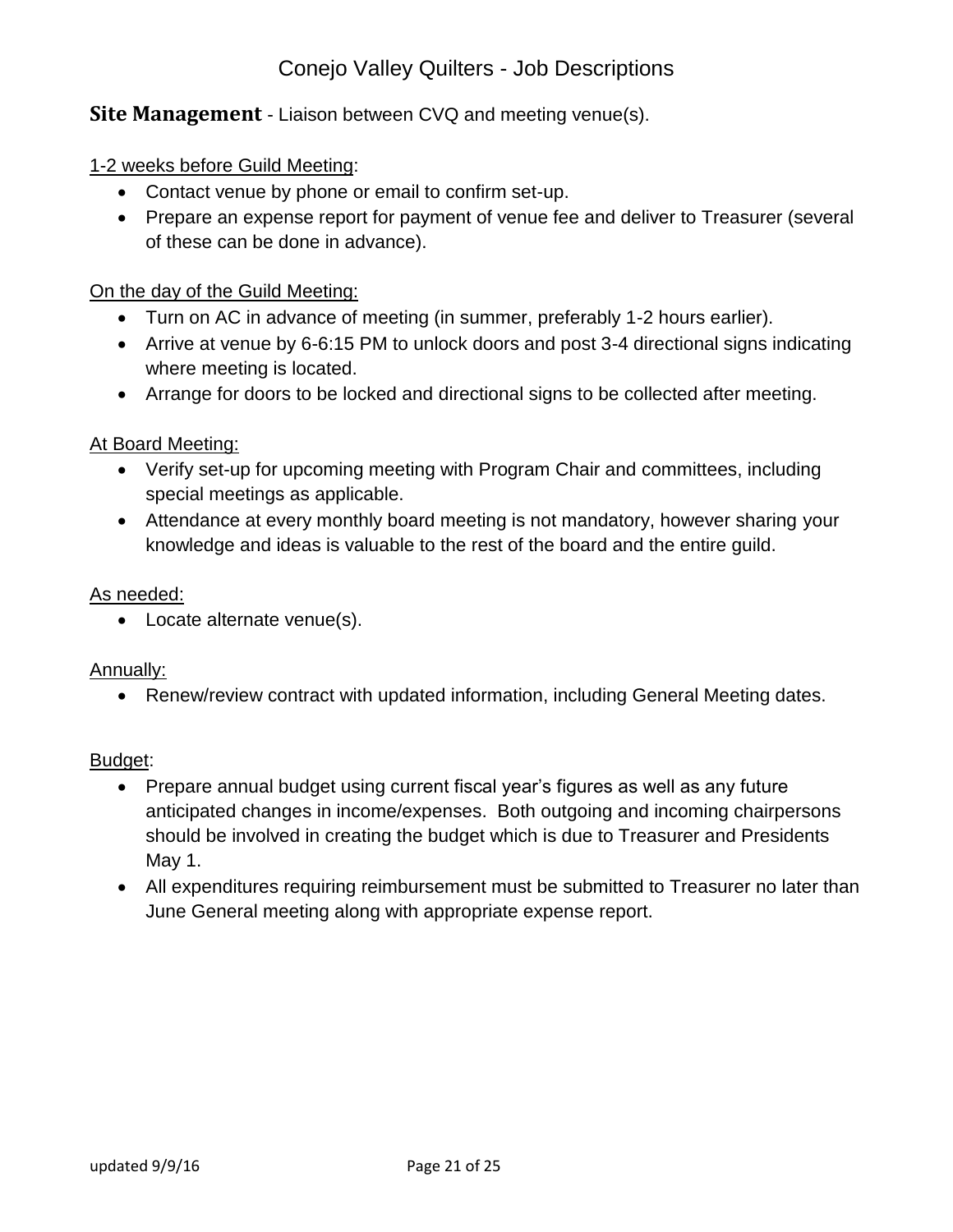<span id="page-21-0"></span>**Storage Unit Manager** - Maintains an orderly storage unit for short- and long-term storage of guild property.

### As needed:

- Researches storage facility options; arranges for moves as necessary.
- Prepares inventory of items in storage.
- Initiates evaluation of whether items in storage should be sold, donated, or discarded if no longer needed.
- Maintain and repair quilt hangers for displays.
- Changes lock on facility, make new keys.
- Arranges or facilitates access to the items by committee members.
- Arranges for required items to be delivered to and returned from quilt show or other special events.

#### Board meeting:

 Attendance at every monthly board meeting is not mandatory, however sharing your knowledge and ideas is valuable to the rest of the board and the entire guild.

#### Annually:

- Reviews/Renews contract, provides personal contact information to storage unit facility in the event of emergency.
- Works with Treasurer to determine if payment will be annual or monthly.
- Ensures keys are collected from outgoing Co-Presidents and Philanthropy Chairs; distributes keys to those new to the positions.

- Prepare annual budget using current fiscal year's figures as well as any future anticipated changes in income/expenses. Both outgoing and incoming chairpersons should be involved in creating the budget which is due to Treasurer and Presidents May 1.
- All expenditures requiring reimbursement must be submitted to Treasurer no later than June General meeting along with appropriate expense report.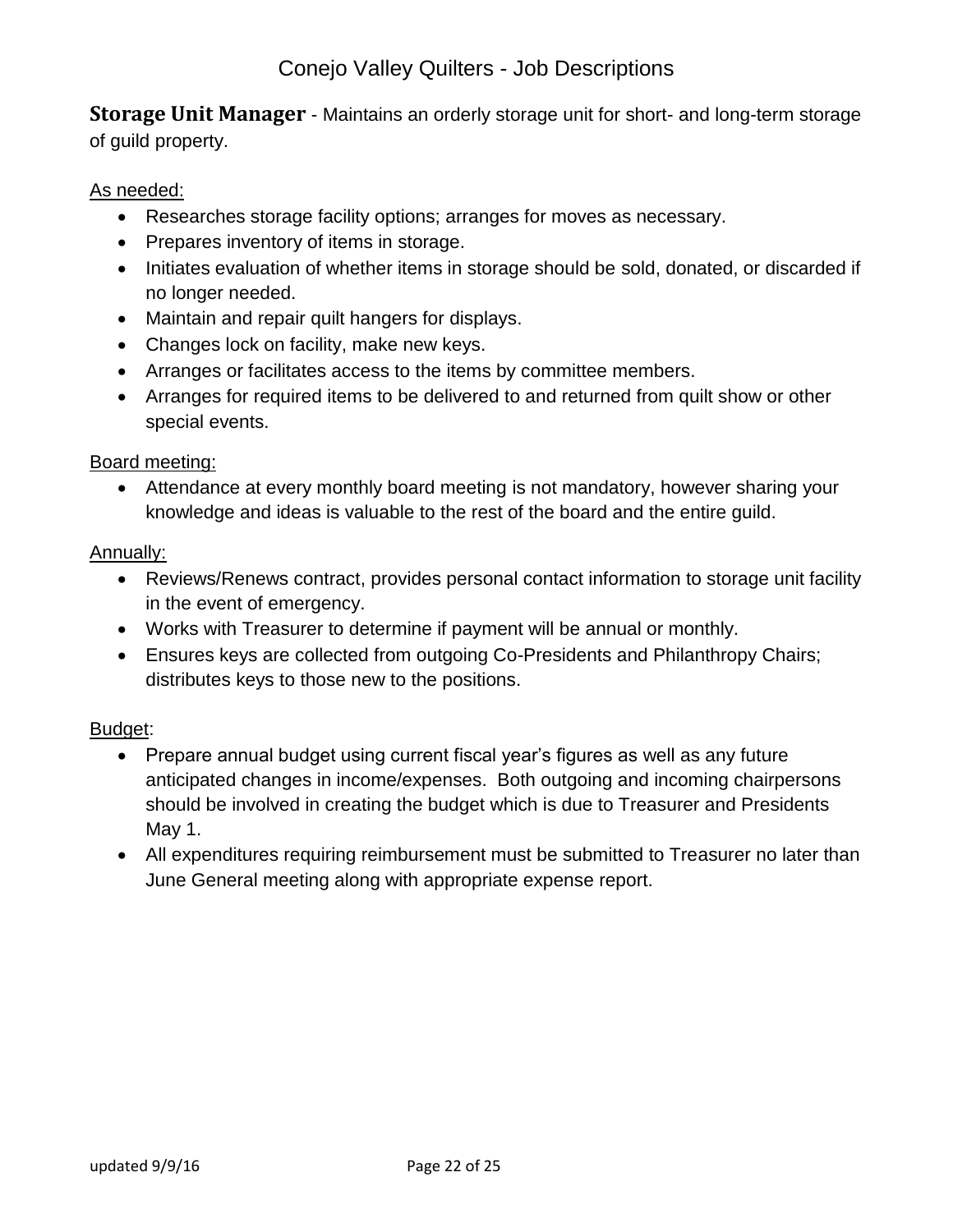<span id="page-22-0"></span>**Treasurer** - Keeps and maintains books and records, deposit funds, writes checks, ensures tax returns are filed, prepares budget.

#### As needed:

- Create/Revise procedures and forms for expense reports and deposit reports.
- Arrange for use of credit card acceptance system (such as Square or Paypal).
- Research banks and various types of accounts, if needed.
- Acquire bookkeeping software, if needed.
- Write checks, prepare and make deposits, and complete data entry.
- Ensure regular payments are made (such as storage unit, P.O. box, rent, etc.)

## Monthly:

- Monitor balance of bank accounts to ensure minimum balance is maintained.
- Reconcile bank accounts.
- Back up bookkeeping software (or do more often as necessary).
- Receive expense reports and write any checks required.
- Collect funds from committees

#### Board Meeting:

- Prepare and submit reports prior to board meeting for board approval (such as cash balance, activity since prior board meeting, and comparison of actual expenses to budgeted expenses).
- Answer questions and hold vote for approval of Treasurer report.

## Annually:

- Arrange for new signature cards to be created.
- Prepare budget with input of board and committee members (due by May 1). Review budget with Budget Committee, Review Budget with full board and vote for approval (May board meeting), publish Budget in newsletter (June newsletter) and vote for approval at general meeting (June).
- All expenditures requiring reimbursement for any fiscal year must be paid prior to the end of the fiscal year (June 30). All deposits received by the guild during a fiscal year must be deposited in the guild's bank account during that fiscal year.
- With information from Programs and other committees, prepare (or have prepared) IRS forms 1099 and 1096 (primarily reporting payments to Speakers and recipients of rent payments - example is the storage unit).
- Prepare (or have prepared) annual tax returns, due November 15th.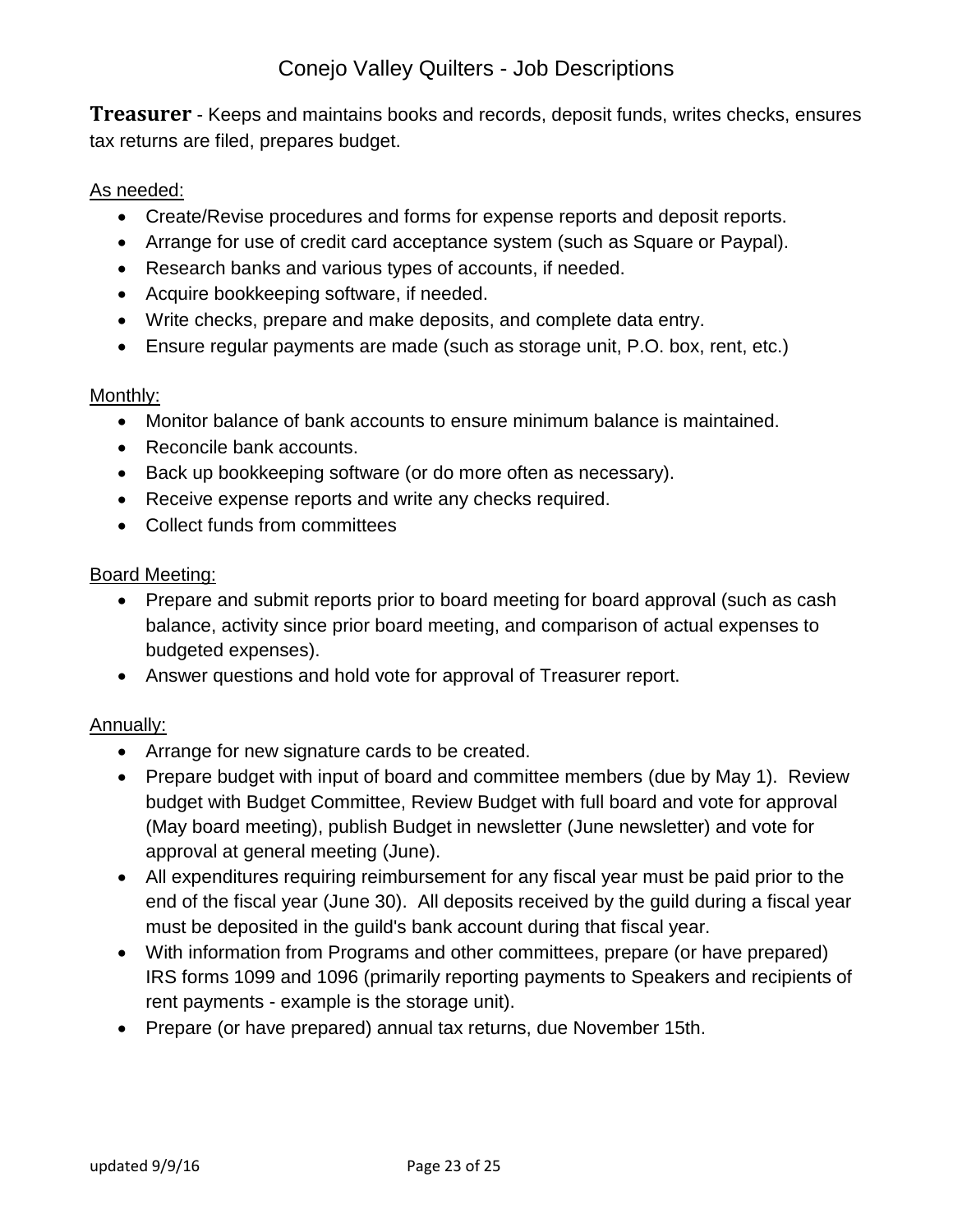<span id="page-23-0"></span>**Ways & Means** – In charge of fundraising activities at General meetings.

As needed:

- Solicit and collect gift certificates and donations of quilt related items to be used for monthly drawings from members, local shops, and guest speakers.
- Request donations of small opportunity quilts made by quild members for each monthly drawing. Send reminders to quilt provider.
- Committee meets to package prizes for the general meetings.

## Prior to General Meeting:

- Decide whether to include something special with each prize candy or handmade item (made by committee)
- Write description of each prize package contents on "Prize Sheet." Have a list of prizes with space for winner. Prepare sets of tickets in groups of 6.
- Have \$15 in \$1 and \$5 in cash box. Have cash deposit form.

## At General Meeting:

- Arrive early for set-up and sell tickets one for \$1, six for \$5.
- Pull ticket from each bag and clip to outside. One committee member announces winning numbers from front of hall while the other stays at the table to hand out the prizes, recording name of each winner on "Prize Sheet."
- After drawing, clear table, tally money & give to treasurer with cash deposit form.

## Monthly:

- Newsletter articles are submitted monthly indicating prizes, winners, and money collected during the last general meeting. Announcements of special events or donation requests may also be included.
- Attendance at every monthly board meeting is not mandatory, however sharing your knowledge and ideas is valuable to the rest of the board and the entire guild.

## Trash to Treasures:

 Manage "Trash to Treasure" event held every 18-24 months, pricing items and collecting money from sales. Remind members to take home what doesn't sell

- Prepare annual budget using current fiscal year's figures as well as any future anticipated changes in income/expenses. Both outgoing and incoming chairpersons should be involved in creating the budget which is due to Treasurer and Presidents May 1.
- All expenditures requiring reimbursement must be submitted to Treasurer no later than June General meeting along with appropriate expense report.